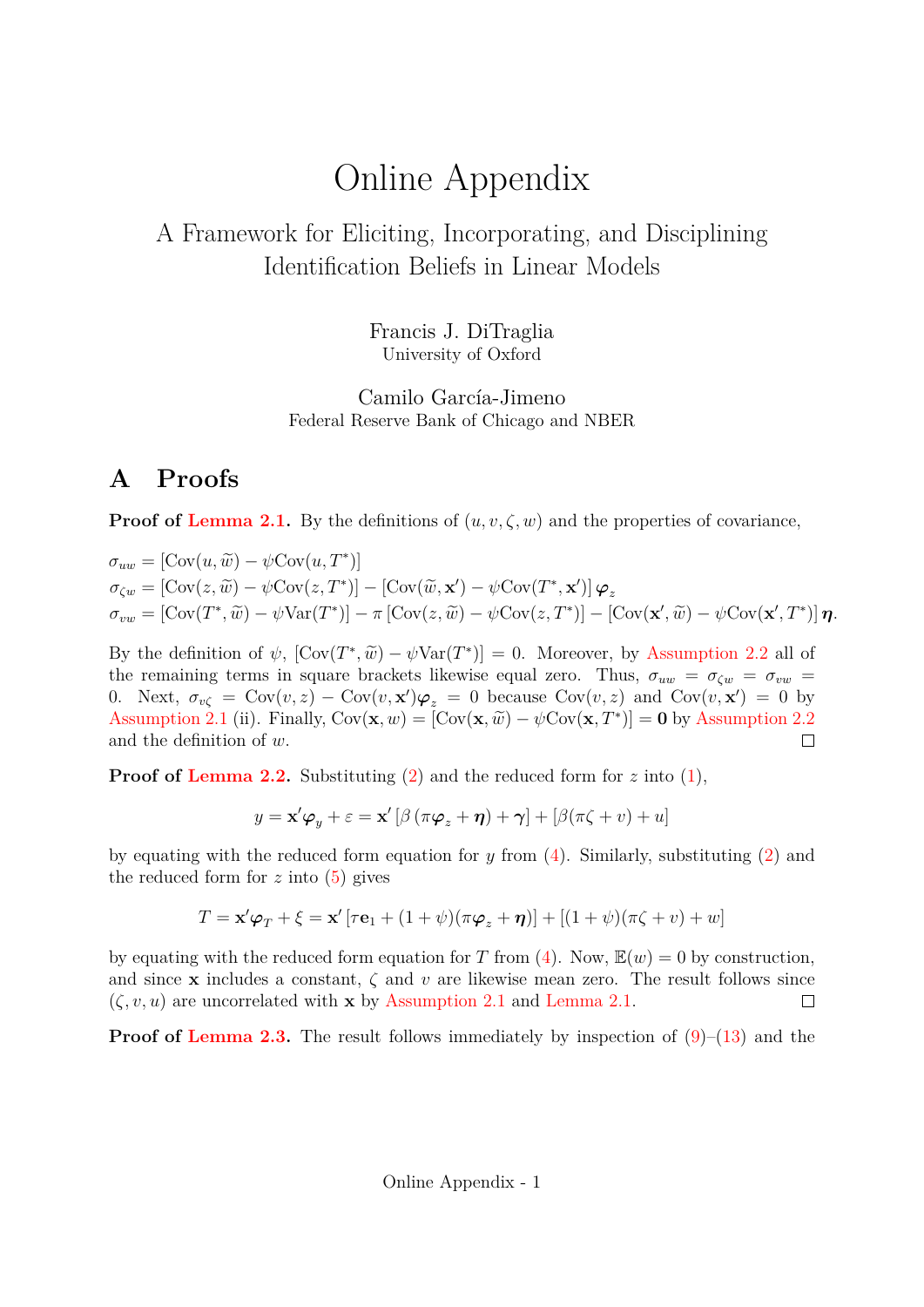equality

$$
\begin{bmatrix}\n\sigma_u^2 & \sigma_{uv}^{\prime} & \sigma_{u\zeta} \\
\sigma_{uv}^{\prime} & (\sigma_v^{\prime})^2 & 0 \\
\sigma_{u\zeta} & 0 & \sigma_{\zeta}^2\n\end{bmatrix} = \begin{bmatrix}\n1 & 0 & 0 \\
0 & \left(\frac{1+\psi}{1+\psi^{\prime}}\right) & 0 \\
0 & 0 & 1\n\end{bmatrix} \begin{bmatrix}\n\sigma_u^2 & \sigma_{uv} & \sigma_{u\zeta} \\
\sigma_{uv} & \sigma_v^2 & 0 \\
\sigma_{u\zeta} & 0 & \sigma_{\zeta}^2\n\end{bmatrix} \begin{bmatrix}\n1 & 0 & 0 \\
0 & \left(\frac{1+\psi}{1+\psi^{\prime}}\right) & 0 \\
0 & 0 & 1\n\end{bmatrix},
$$

with  $(1 + \psi) > 0$  and  $(1 + \psi') > 0$ .

**Proof of Proposition 2.1.** Substituting (18) into (19) and rearranging,  $\beta = (s_{13} - \sigma_{u\zeta})/s_{23}$ , while solving (21) for  $\beta$  gives  $\beta = (s_{12} - \tilde{\sigma}_{u\xi^*})/\tilde{\kappa}s_{22}$ . Equating these two expressions,

$$
\frac{s_{13} - \sigma_{u\zeta}}{s_{23}} = \frac{s_{12} - \widetilde{\sigma}_{u\xi^*}}{\widetilde{\kappa}s_{22}}.
$$
\n(A.1)

 $\Box$ 

Similarly, substituting  $\beta = (s_{13} - \sigma_{u\zeta})/s_{23}$  and  $\beta \tilde{\kappa} s_{22} = (s_{12} - \tilde{\sigma}_{u\xi^*})$  into (22),

$$
(\sigma_u^2 - s_{11}) + \left(\frac{s_{13} - \sigma_{u\zeta}}{s_{23}}\right)(\tilde{\sigma}_{u\xi^*} + s_{12}) = 0.
$$
 (A.2)

Re-arranging (24) gives  $\widetilde{\sigma}_{u\xi^*} = \rho_{u\xi^*} \sigma_u (\widetilde{\kappa} s_{22})^{1/2}$ . Substituting this and  $\sigma_{u\zeta} = \sigma_u \rho_{u\zeta} s_{33}$  into  $(A.1)–(A.2),$ 

$$
\frac{s_{13} - \sigma_u \rho_{u\zeta} s_{33}}{s_{23}} = \frac{s_{12} - \rho_{u\xi^*} \sigma_u (\tilde{\kappa} s_{22})^{1/2}}{\tilde{\kappa} s_{22}} \tag{A.3}
$$

$$
(\sigma_u^2 - s_{11}) + \left(\frac{s_{13} - \sigma_u \rho_{u\zeta} s_{33}}{s_{23}}\right) \left[\rho_{u\zeta^*} \sigma_u (\tilde{\kappa} s_{22})^{1/2} + s_{12}\right] = 0.
$$
 (A.4)

Substituting  $(A.3)$  into  $(A.4)$  and re-arranging, we obtain

$$
\sigma_u^2 = \frac{s_{11}(\tilde{\kappa} - r_{12}^2)}{\tilde{\kappa}(1 - \rho_{u\xi^*}^2)}.
$$
\n(A.5)

The result follows by substituting the positive square root of  $(A.5)$  into  $(A.3)$  and solving the resulting expression for  $\rho_{u\zeta}$ .  $\Box$ 

**Lemma A.1.** *Under Assumptions 2.1–2.3,*

(a) 
$$
\widetilde{\sigma}_v^2 = s_{22}(\widetilde{\kappa} - r_{23}^2)
$$
  
(b)  $\rho_{uv} = \widetilde{\rho}_{uv} = \frac{\rho_{u\xi^*} \sqrt{\widetilde{\kappa}} - \rho_{u\zeta} r_{23}}{\sqrt{\widetilde{\kappa} - r_{23}^2}}$ 

*where*  $r_{23}$  *is as defined in Proposition 2.1,*  $\rho_{uv} \equiv Cor(u, v)$ *, and*  $\tilde{\rho}_{uv} \equiv Cor(u, (1 + \psi)v)$ *.* 

**Proof of Lemma A.1(a).** By (18),  $r_{23}^2 \equiv \text{Cor}(\xi, \zeta)^2 = \tilde{\pi}^2 s_{33}/s_{22}$ . By (11) and (17),  $s_{22}\tilde{\kappa} = \tilde{\kappa}^2$  $\tilde{\pi}^2 s_{33} + \tilde{\sigma}_v^2$ . The result follows by combining these and re-arranging.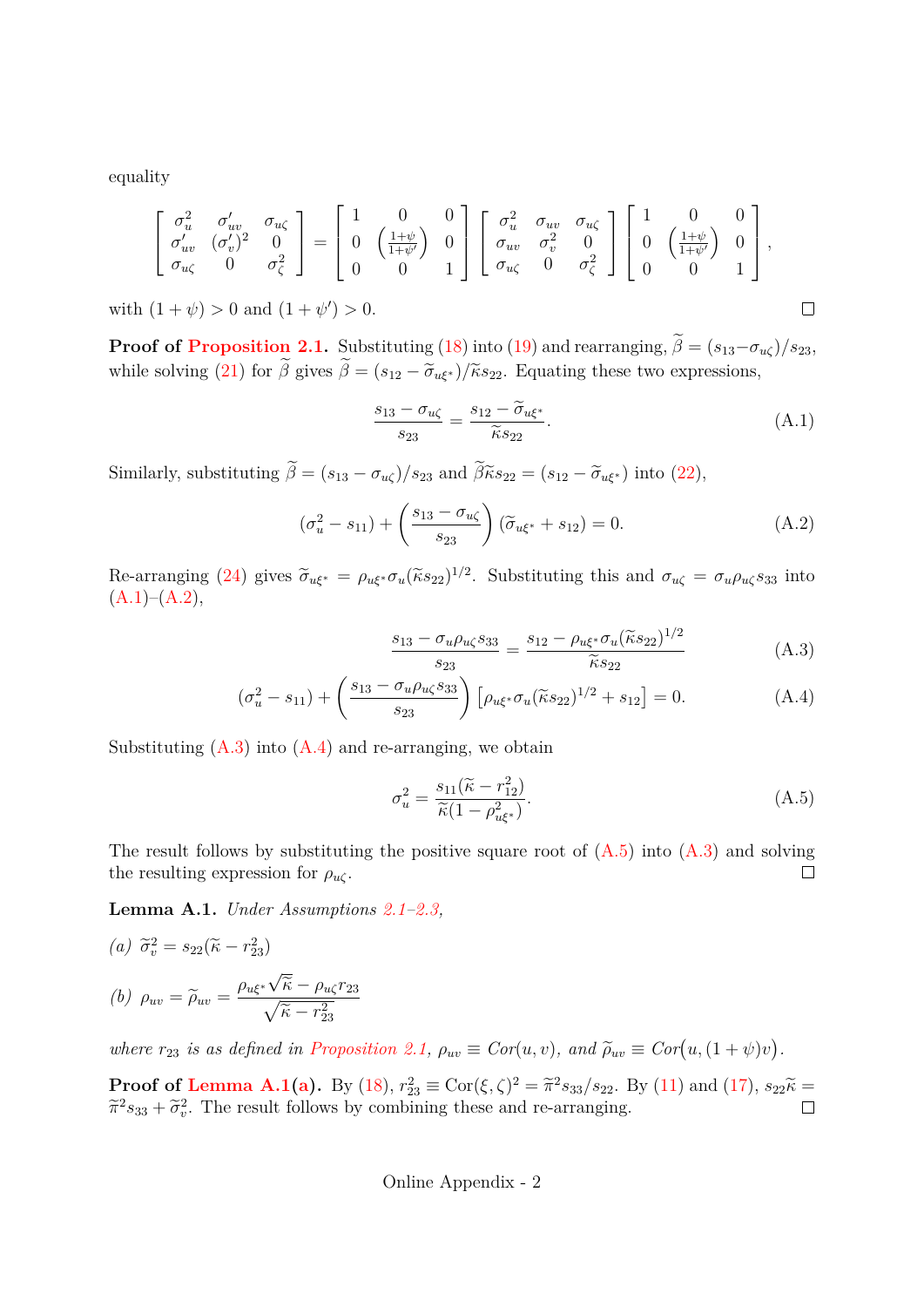**Proof of Lemma A.1(b).** By (15) and (24),

$$
\rho_{u\xi^*} = \left(\frac{\tilde{\sigma}_v}{\sqrt{\tilde{\kappa}s_{22}}}\right)\rho_{uv} + \left(\frac{\tilde{\pi}\sigma_{\zeta}}{\sqrt{\tilde{\kappa}s_{22}}}\right)\rho_{u\zeta}.\tag{A.6}
$$

By manipulating Lemma A.1(a), we obtain  $\tilde{\sigma}_v/\sqrt{\tilde{\kappa} s_{22}} = \sqrt{1 - r_{23}^2/\tilde{\kappa}}$ . From the proof of Lemma A.1(a),  $r_{23}^2 = \tilde{\pi}^2 s_{33}/s_{22}$ , so that  $\tilde{\pi}\sigma_{\zeta}/\sqrt{\tilde{\kappa}s_{22}} = r_{23}/\sqrt{\tilde{\kappa}}$ . The result follows by substituing these two equalities into (A.6) and solving for  $\rho_{uv}$ . Because  $\sigma_v^2 > 0$  if and only if  $\widetilde{\sigma}_v^2 > 0$ , and  $\widetilde{\sigma}_v^2 > 0$  if and only if  $\widetilde{\kappa} > r_{23}^2$  by Lemma A.1(a), the quantity under the radical is always strictly positive making division by  $\sqrt{\tilde{\kappa} - r_{23}^2}$  permissible here.

**Lemma A.2.** *Under Assumptions* 2.1, 2.2, and 2.3(i), the matrix  $\Omega_{11}$  defined in Lemma 2.1 *is positive definite if and only if*  $\sigma_u^2, \sigma_v^2, \sigma_\zeta^2 > 0$  *and*  $\rho_{uv}^2 + \rho_{u\zeta}^2 < 1$ .

 $\sigma$ 

**Proof of Lemma A.2.** By Lemma 2.1,  $\Omega_{11}$  is positive definite if and only if

$$
\sigma_u^2 > 0 \tag{A.7}
$$

$$
_{u}^{2}\sigma_{v}^{2} - \sigma_{uv}^{2} > 0 \tag{A.8}
$$

$$
\sigma_{\zeta}^2(\sigma_u^2 \sigma_v^2 - \sigma_{uv}^2) - \sigma_v^2 \sigma_{u\zeta}^2 > 0.
$$
\n(A.9)

For the "if" direction, first note that by  $(A.7)$  we can rearrange  $(A.8)$  to yield  $\sigma_v^2 > \sigma_{uv}^2/\sigma_u^2 \ge$ 0. Dividing through by  $\sigma_v^2$ , this implies that  $|\rho_{uv}| < 1$ . Now, since both  $\sigma_u^2$  and  $\sigma_v^2$  are strictly positive, we can divide both sides of (A.9) through by  $\sigma_v^2 \sigma_u^2$  to obtain  $\sigma_\zeta^2 (1 - \rho_{uv}^2)$  $\sigma_{u\zeta}^2/\sigma_u^2 \geq 0$ . Since  $\rho_{uv}^2 < 1$ , this implies  $\sigma_{\zeta}^2 > 0$ . Thus, dividing (A.9) through by  $\sigma_v^2 \sigma_u^2 \sigma_{\zeta}^2$  and rearranging we find that  $\rho_{uv}^2 + \rho_{u\zeta}^2 < 1$ . For the "only if" direction,  $\rho_{uv}^2 + \rho$ implies  $\rho_{uv}^2 < 1$ . Mutiplying both sides by  $\sigma_u^2 \sigma_v^2 \sigma_v^2$  gives  $\sigma_u^2 \sigma_v^2 \rho_{uv}^2 < \sigma_u^2 \sigma_v^2$  since  $\sigma_u^2, \sigma_v^2 > 0$ . Substituting  $\rho_{uv}^2 = \sigma_{uv}^2/(\sigma_u^2 \sigma_v^2)$  and rearranging implies (A.8). Equation A.9 follows similarly, by multiplying both sides of  $\rho_{uv}^2 + \rho_{u\zeta}^2 < 1$  by  $\sigma_u^2 \sigma_v^2 \sigma_\zeta^2$  and rearranging.

**Proof of Proposition 2.2.** By Assumption 2.3 (ii),  $\Omega_{11}$  is positive definite. Thus, by Lemma A.2  $\sigma_v^2$ ,  $\sigma_u^2$ ,  $\sigma_{\zeta}^2 > 0$  and  $\rho_{uv}^2 + \rho_{u\zeta}^2 < 1$ . Since  $\sigma_v^2 > 0$  and  $\psi \neq -1$  by Assumption 2.1 (v), it follows that  $\tilde{\sigma}_v^2 \equiv (1 + \dot{\psi})^2 \sigma_v^2 > 0$ . Hence, by Lemma A.1(a),  $\tilde{\kappa} > \rho_{Tx}^2$ . Similarly, since  $\sigma_u^2 > 0$ , it follows from Equation A.5 in the proof of Proposition 2.1 that  $\widetilde{\kappa} > r_{12}^2$ . Combining these, we see that  $\widetilde{\kappa} > \max\{r_{12}^2, r_{23}^2\}$ . By Lemma A.1(a),  $\rho_{uv}^2 + \rho_{u\zeta}^2 < 1$ is equivalent to

$$
\left(\frac{\rho_{u\xi^*}\sqrt{\tilde{\kappa}}-\rho_{u\zeta}r_{23}}{\sqrt{\tilde{\kappa}-r_{23}^2}}\right)^2+\rho_{u\zeta}^2<1\tag{A.10}
$$

Putting the terms of  $(A.10)$  over a common denominator and rearranging,

$$
\rho_{u\xi^*}^2 + \rho_{u\zeta}^2 - \frac{2\rho_{u\xi^*}\rho_{u\zeta}r_{23}}{\widetilde{\kappa}^{1/2}} < \frac{\widetilde{\kappa} - \rho_{23}^2}{\widetilde{\kappa}}
$$

using the fact that  $\tilde{\kappa} > r_{23}^2$ . Completing the square,

$$
\left(\rho_{u\zeta}-\frac{\rho_{u\xi^*}r_{23}}{\widetilde{\kappa}^{1/2}}\right)^2 < \left(1-\rho_{u\xi^*}^2\right)\left(\frac{\widetilde{\kappa}-r_{23}^2}{\widetilde{\kappa}}\right).
$$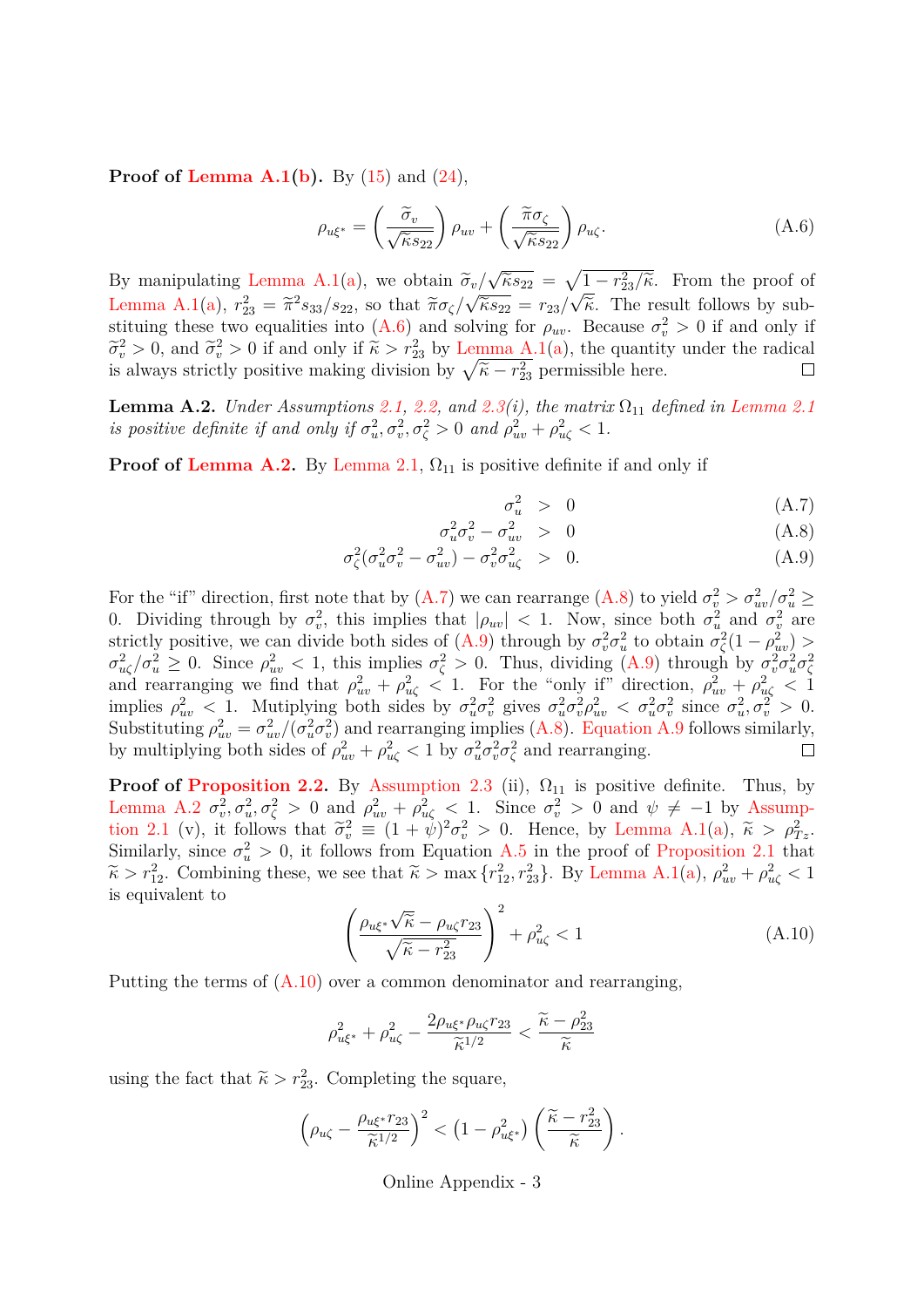Now, using (2.1) to substitute for  $(\rho_{u\zeta} - \rho_{u\xi^*}r_{23}/\sqrt{\tilde{\kappa}})$ , we find that

$$
(r_{12}r_{23} - \widetilde{\kappa}r_{13})^2 \left[ \frac{1 - \rho_{u\xi^*}^2}{\widetilde{\kappa}(\widetilde{\kappa} - r_{12}^2)} \right] < \left(1 - \rho_{u\xi^*}^2\right) \left( \frac{\widetilde{\kappa} - r_{23}^2}{\widetilde{\kappa}} \right)
$$

Cancelling a factor of  $(1 - \rho_{u\xi^*}^2)/\tilde{\kappa}$  from each side and rearranging

$$
(r_{12}r_{23} - \tilde{\kappa}\rho_{13})^2 - (\tilde{\kappa} - r_{12}^2)(\tilde{\kappa} - r_{23}^2) < 0 \tag{A.11}
$$

using the fact that  $\tilde{\kappa} > r_{12}^2$ . Expanding and simplifying,

$$
(r_{13}^2 - 1)\tilde{\kappa}^2 + (r_{12}^2 + r_{23}^2 - 2r_{12}r_{23}r_{13})\tilde{\kappa} < 0.
$$

Since  $\Sigma$  is positive definite,  $r_{13}^2$  < 1. Hence, the preceding inequality defines an interval of values that  $\tilde{\kappa}$  *cannot* take on, an interval bounded by the roots of a quadratic function that opens downwards. To determine these roots, we factorize as follows:

$$
\widetilde{\kappa}\left[ (r_{13} - 1)\widetilde{\kappa} + (r_{12}^2 + r_{23}^2 - 2r_{12}r_{23}r_{13})\right] = 0.
$$

Thus one root is zero and the other is L. To complete the proof, we show that  $L < 1$  and  $L > \max\{r_{12}^2, r_{23}^2\}$ . For the first claim, note that the positive definiteness of  $\Sigma$  implies

$$
1 - r_{12}^2 - r_{23}^2 - r_{13}^2 + 2r_{12}r_{23}r_{13} > 0.
$$

Rearranging this inequality using  $r_{13}^2 < 1$  establishes  $L < 1$ . For the second claim notice that  $(A.11)$  is violated at  $\widetilde{\kappa} = \max \{r_{12}^2, r_{23}^2\}$ . This combined with the fact that the parabola opens downwards establishes that L is greater than both zero and  $\max\{r_{12}^2, r_{23}^2\}$ .

**Proof of Theorem 2.1.** Let  $(\rho_{u\zeta}, \rho_{u\xi^*}, \tilde{\kappa})$  be any triple satisfying  $|\rho_{u\xi^*}| < 1$ ,  $\tilde{\kappa} \in (L, 1]$ and (25). Given this triple, the argument proceeds by constructing errors  $(u, v, w, \xi^*)$  and parameter values  $(\psi, \tau, \pi, \eta, \gamma, \varphi_T^*, \beta)$  that satisfy Assumptions 2.1–2.3 and generate the observed random variables under  $(1)$ ,  $(2)$ , and  $(5)$ . This construction depends on the observable reduced form parameters  $(\varphi_y, \varphi_T, \varphi_z)$  and errors  $(\varepsilon, \xi, \zeta)$ .

The first step constructs w so that  $\mathbb{E}(w) = 0$ ,  $\sigma_w^2 = s_{22}(1-\tilde{\kappa})$ ,  $Cov(w, \varepsilon) = Cov(w, \zeta) = 0$ ,  $Cov(w, x) = 0$ , and  $Cov(w, \xi) = \sigma_w^2$ . To this end, let  $\chi$  be the residual from a projection of  $\xi$  on  $\zeta$  and  $\varepsilon$ , i.e.  $\xi = a\varepsilon + b\zeta + \chi$  with  $Cov(\varepsilon, \chi) = Cov(\zeta, \chi) = 0$ . Next let  $\mathscr W$  be any random variable with  $\mathbb{E}(\mathscr{W})=0$  and  $\text{Var}(\mathscr{W})=1$  that is uncorrelated with  $\chi$ ,  $\varepsilon$ ,  $\zeta$ , and **x**. We define w in terms of  $\chi$  and  $\mathscr W$  as

$$
w = \left(\frac{1-\widetilde{\kappa}}{1-L}\right)\chi + \left[\frac{s_{22}(1-\widetilde{\kappa})(\widetilde{\kappa}-L)}{1-L}\right]^{1/2}\mathscr{W}.
$$
 (A.12)

Note that the constants in  $(A.12)$  are both well-defined and non-negative, since  $L < \tilde{\kappa} < 1$ by Proposition 2.2. Now, because x includes a constant,  $(\xi, \zeta, \varepsilon)$  are mean zero and hence  $\mathbb{E}(w) = 0$  by construction. Moreover, since  $\chi$  is by construction uncorrelated with  $\varepsilon$  and  $\zeta$ , it follows that  $Cov(w, \varepsilon) = Cov(w, \zeta) = 0$ . Similarly, since  $\chi$  and  $\mathscr W$  are both uncorrelated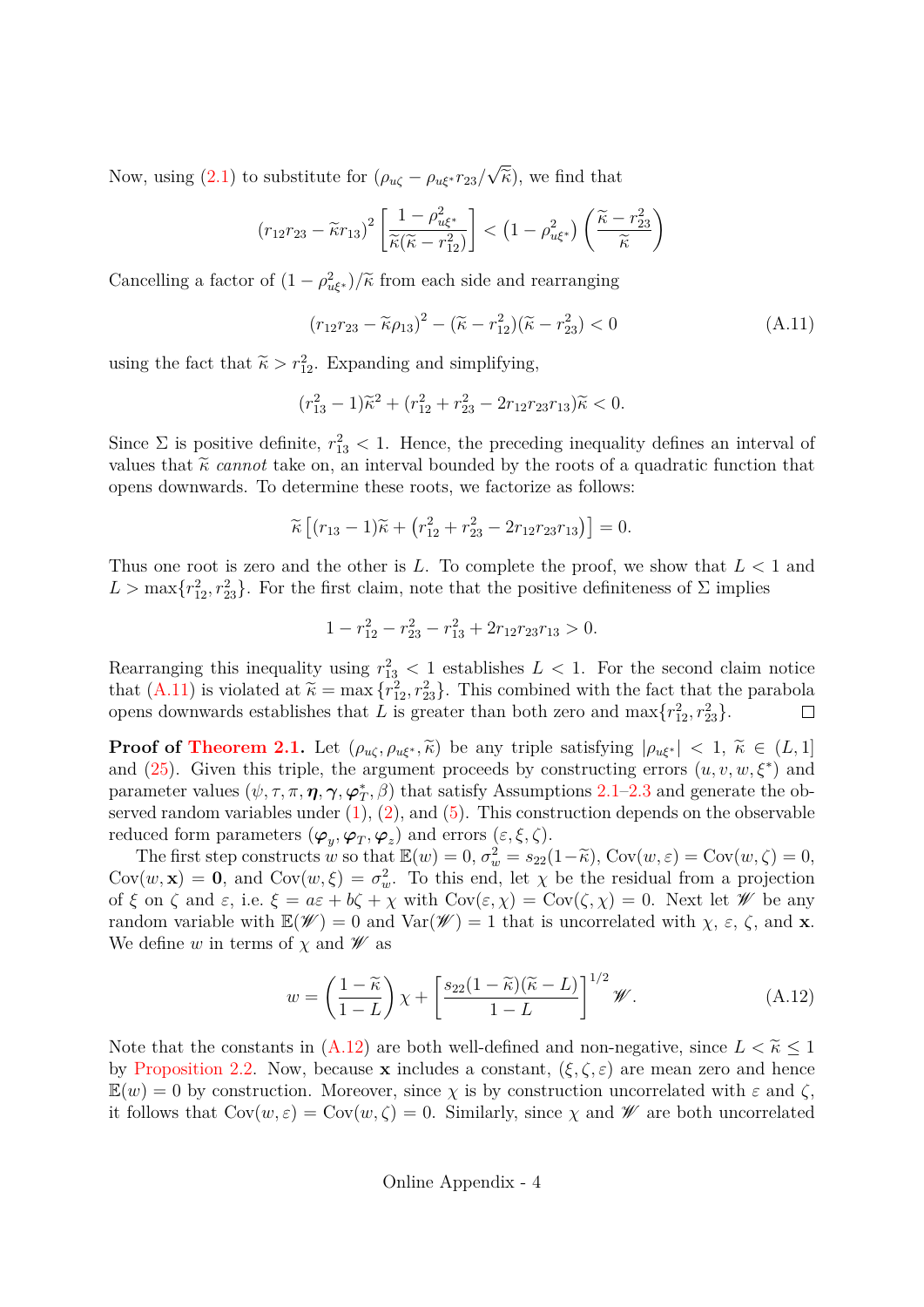with **x**, so is w. To calculate  $\sigma_w^2$  and  $Cov(w, \xi)$ , note that

$$
Var(\chi) = s_{22} - [s_{12} \ s_{23}] \begin{bmatrix} s_{11} & s_{13} \\ s_{13} & s_{33} \end{bmatrix}^{-1} \begin{bmatrix} s_{12} \\ s_{23} \end{bmatrix} = s_{22}(1 - L)
$$

from which it follows that

$$
\sigma_w^2 = \left(\frac{1-\widetilde{\kappa}}{1-L}\right)^2 s_{22}(1-L) + \left[\frac{s_{22}(1-\widetilde{\kappa})(\widetilde{\kappa}-L)}{1-L}\right] = s_{22}(1-\widetilde{\kappa})
$$

and

$$
Cov(w,\xi) = Cov(w, a\varepsilon + b\zeta + \chi) = Cov(w, \chi) = \left(\frac{1-\widetilde{\kappa}}{1-L}\right) Var(\chi) = s_{22}(1-\widetilde{\kappa}) = \sigma_w^2.
$$

The second step constructs errors  $(\xi^*, v, u)$  and parameters  $(\varphi_T^*, \eta, \gamma)$  so that (1) generates the observed distribution of y,  $(2)$  generates a distribution for  $T^*$  that is compatible with our observables, and  $(5)$  generates the observed distribution of  $T$ . To this end, set

$$
\xi^* = \frac{\xi - w}{1 + \psi}, \quad v = \frac{\xi - w}{1 + \psi} - \pi \zeta, \quad u = \varepsilon - \beta \left( \frac{\xi - w}{1 + \psi} \right)
$$

and

$$
\varphi_T^* = \frac{\varphi_T - \tau \mathbf{e}_1}{1 + \psi}, \quad \eta = \frac{\varphi_T - \tau \mathbf{e}_1}{1 + \psi} - \pi \varphi_z, \quad \gamma = \varphi_y - \beta \left( \frac{\varphi_T - \tau \mathbf{e}_1}{1 + \psi} \right).
$$

Substituting the preceding expressions along with the reduced forms for  $T^*$  and  $z$  and simplifying, we obtain

$$
\beta T^* + \mathbf{x}' \boldsymbol{\gamma} + u = \mathbf{x}' \boldsymbol{\varphi}_y + \varepsilon, \quad \pi z + \mathbf{x}' \boldsymbol{\eta} + v = \mathbf{x}' \boldsymbol{\varphi}_T^* + \xi^*, \quad \tau + (1 + \psi) T^* + w = \mathbf{x}' \boldsymbol{\varphi}_T + \xi
$$

as required. Notice that  $\tau$  is completely unconstrained in this construction. Moreover, the only restriction imposed on  $\psi$  thus far has been  $\psi \neq -1$  so that division by  $1 + \psi$  is well-defined.

The third step sets  $\pi$  and  $\psi$  so that our construction satisfies Assumption 2.1. First, we have

$$
Cov(\mathbf{x}, u) = Cov\left(\mathbf{x}, \varepsilon - \beta \left[\frac{\xi - w}{1 + \psi}\right]\right) = \mathbf{0}, \quad Cov(\mathbf{x}, v) = Cov\left(\mathbf{x}, \frac{\xi - w}{1 + \psi} - \pi\zeta\right) = \mathbf{0}
$$

since **x** is uncorrelated with the reduced form errors  $(\varepsilon, \xi, \zeta)$  by definition, and is likewise uncorrelated with  $w$  by construction. This verifies (i) and the first part of (ii). Now set  $\pi = s_{23}/[(1 + \psi)s_{33}]$ . Since **x** is uncorrelated with  $(\zeta, \xi, w)$ , it follows that

$$
Cov(z, v) = Cov\left(\mathbf{x}'\boldsymbol{\varphi}_z + \zeta, \frac{\xi - w}{1 + \psi} - \pi\zeta\right) = \frac{s_{23}}{1 + \psi} - \pi s_{33} = 0
$$

satisfying the second part of (ii). Since  $s_{23} \neq 0$ ,  $\pi \neq 0$  satisfying (iii). Since (iv) simply requires that  $x$  include a constant, this requirement is trivially satistied. For  $(v)$ , since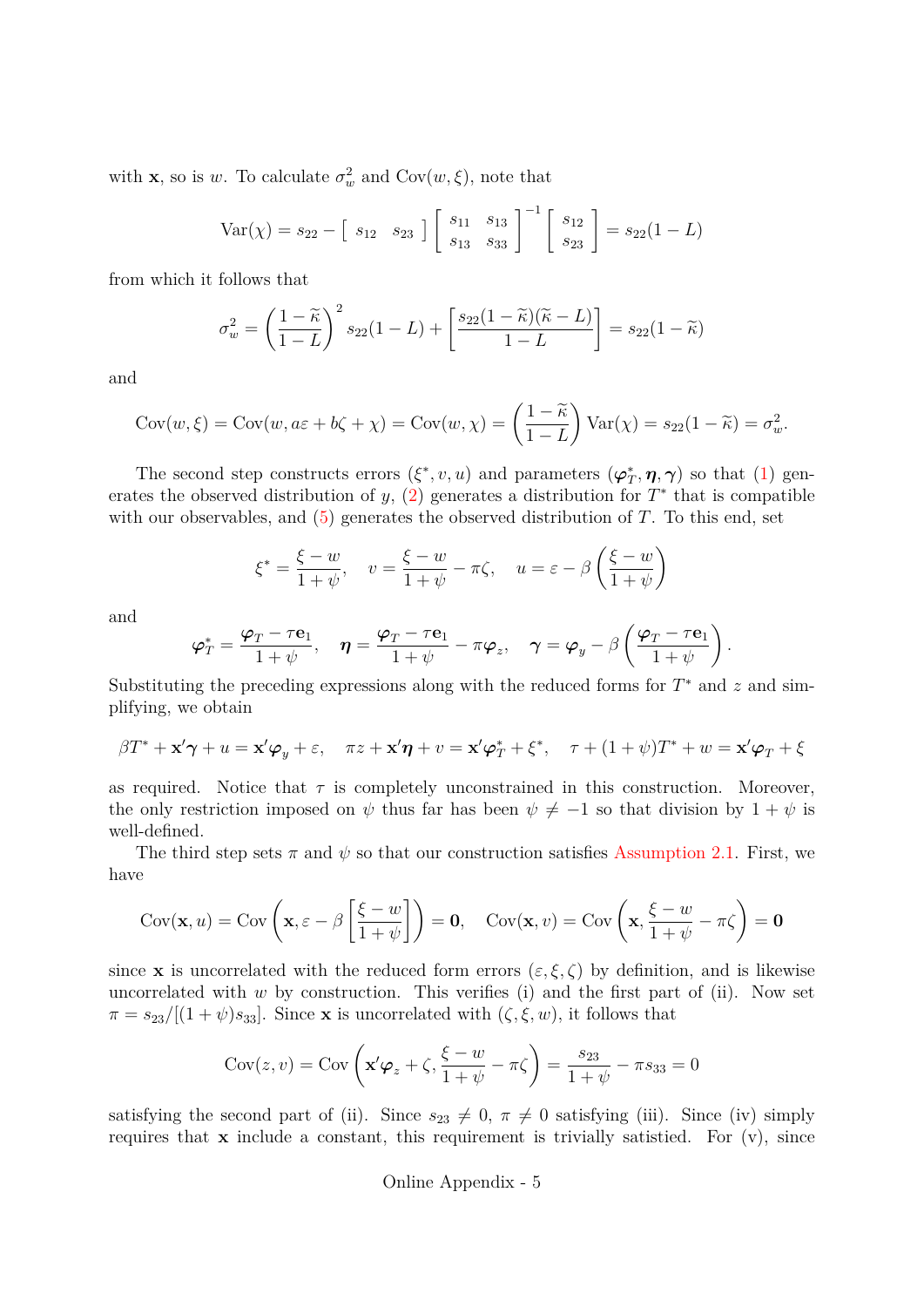$T = \tau + (1 + \psi)T^* + w$ , we have  $Cov(T, T^*) > 0$  for any  $\psi > -1$ .

The fourth step verifies that our construction satisfies Assumption 2.2. Solving (5) for T<sup>\*</sup> and combining the result with (3), we obtain  $\tilde{w} = \psi(T + \tau + w)/(1 + \psi)$ . Accordingly, for any random variable  $\Xi$ , we have  $Cov(\Xi, \widetilde{w}) = \psi Cov(\Xi, T + w)/(1 + \psi)$  and  $Cov(\Xi, T^*) =$  $Cov(\Xi, T-w)/(1+\psi)$ . It follows that  $Cov(\Xi, \widetilde{w}) = \psi Cov(\Xi, T^*)$  if and only if  $Cov(\Xi, w) = 0$ . Hence, to verify Assumption 2.2 it suffices to show that  $Cov(u, w) = 0$ ,  $Cov(z, w) = 0$ , and  $Cov(\mathbf{x}, w) = 0$ . The first and last of these equalities hold by our construction of w and u above. For the second, we have  $Cov(z, w) = \varphi'_z Cov(\mathbf{x}, w) + Cov(\zeta, w) = 0$ .

The final step sets  $\beta = (s_{13} - \sigma_{u\zeta})/s_{23}$  to ensure that our construction satisfies Assumption 2.3. By Lemma A.2 it suffices to verify that  $\sigma_u^2, \sigma_v^2, \sigma_\zeta^2 > 0$  and  $\rho_{uv}^2 + \rho_{u\zeta}^2 < 1$ . First,  $\sigma_{\zeta}^2 = s_{33} > 0$  since  $\Sigma$  is positive definite. Next,

$$
\sigma_v^2 = \text{Var}\left(\frac{\xi - w}{1 + \psi} - \pi\zeta\right) = \left(\frac{1}{1 + \psi}\right)^2 \text{Var}(\xi - w) + \pi^2 s_{33} - 2\left(\frac{\pi}{1 + \psi}\right) \text{Cov}(\xi - w, \zeta)
$$

$$
= \left(\frac{1}{1 + \psi}\right)^2 s_{22} \tilde{\kappa} + \frac{s_{23}^2}{(1 + \psi)^2 s_{33}} - \frac{2s_{23}^2}{(1 + \psi)^2 s_{33}} = \left(\frac{1}{1 + \psi}\right)^2 s_{22} (\tilde{\kappa} - r_{23}^2)
$$

by substituting  $\pi = s_{23}/[(1 + \psi)s_{33}]$  and using the properties of w from our construction above. Since  $L < \tilde{\kappa} \le 1$  and  $L > r_{23}^2$  by Proposition 2.2, it follows that  $\sigma_v^2 > 0$ . To establish that  $\sigma_u^2 > 0$ , we show that our construction satisfies  $(A.3)$  and  $(A.4)$  from the proof of Proposition 2.1. This implies (A.5) by the argument of Proposition 2.1 and it follows that  $\sigma_u^2 > 0$  since  $\tilde{\kappa} > r_{12}^2$ . To this end, first note that

$$
\sigma_u^2 = \text{Var}(\varepsilon) + \left(\frac{\beta}{1+\psi}\right)^2 \text{Var}(\xi - w) - \frac{2\beta}{1+\psi} \text{Cov}(\varepsilon, \xi - w) = s_{11} + \tilde{\beta} \left(\tilde{\beta} s_{22} \tilde{\kappa} - 2s_{12}\right) \tag{A.13}
$$

To simplify this expression, we use the fact that

$$
\sigma_{u\xi^*} \equiv \text{Cov}(u, \xi^*) = \text{Cov}\left(\varepsilon - \beta \left[\frac{\xi - w}{1 + \psi}\right], \frac{\xi - w}{1 + \psi}\right) = \left(\frac{1}{1 + \psi}\right)(s_{12} - \tilde{\beta}s_{22}\tilde{\kappa}).
$$

Rearranging,  $\tilde{\sigma}_{u\xi^*} \equiv (1 + \psi)\sigma_{u\xi^*} = s_{12} - \beta s_{22}\tilde{\kappa}$ . Substituting this into (A.13) along with  $\beta = (s_{13} - \sigma_{u\zeta})/s_{23}$  gives (A.2). Solving  $\tilde{\sigma}_{u\xi^*} = s_{12} - \beta s_{22}\tilde{\kappa}$  for  $\beta$  and equating this with  $\beta = (s_{13}-\sigma_{uz})/s_{23}$  gives (A.1). As explained in the proof of Proposition 2.1, (A.3) and (A.4) follow from (A.1) and (A.2) by substituing  $\rho_{u\zeta} = \sigma_u \rho_{u\zeta} s_{33}$  and  $\tilde{\sigma}_{u\xi^*} = \rho_{u\xi^*} \sigma_u (\tilde{\kappa} s_{22})^{1/2}$ . The first of these equalities is simply the definition of  $\rho_{\mu\zeta}$ , so it suffices to verify the second. By our construction,

$$
\text{Var}(\xi^*) = \text{Var}\left(\frac{\xi - w}{1 + \psi}\right) = \left(\frac{1}{1 + \psi}\right)^2 s_{22}\tilde{\kappa} = \left(\frac{1}{1 + \psi}\right)^2 s_{22} \left[(1 + \psi)^2 \kappa\right] = s_{22}\kappa
$$

and hence

$$
\widetilde{\sigma}_{u\xi^*} \equiv (1+\psi)\sigma_{u\xi^*} = \rho_{u\xi^*}\sigma_u(1+\psi)\sigma_{\xi^*} = \rho_{u\xi^*}\sigma_u\sqrt{s_{22}(1+\psi)^2\kappa} = \rho_{u\xi^*}\sigma_u\sqrt{s_{22}\tilde{\kappa}}
$$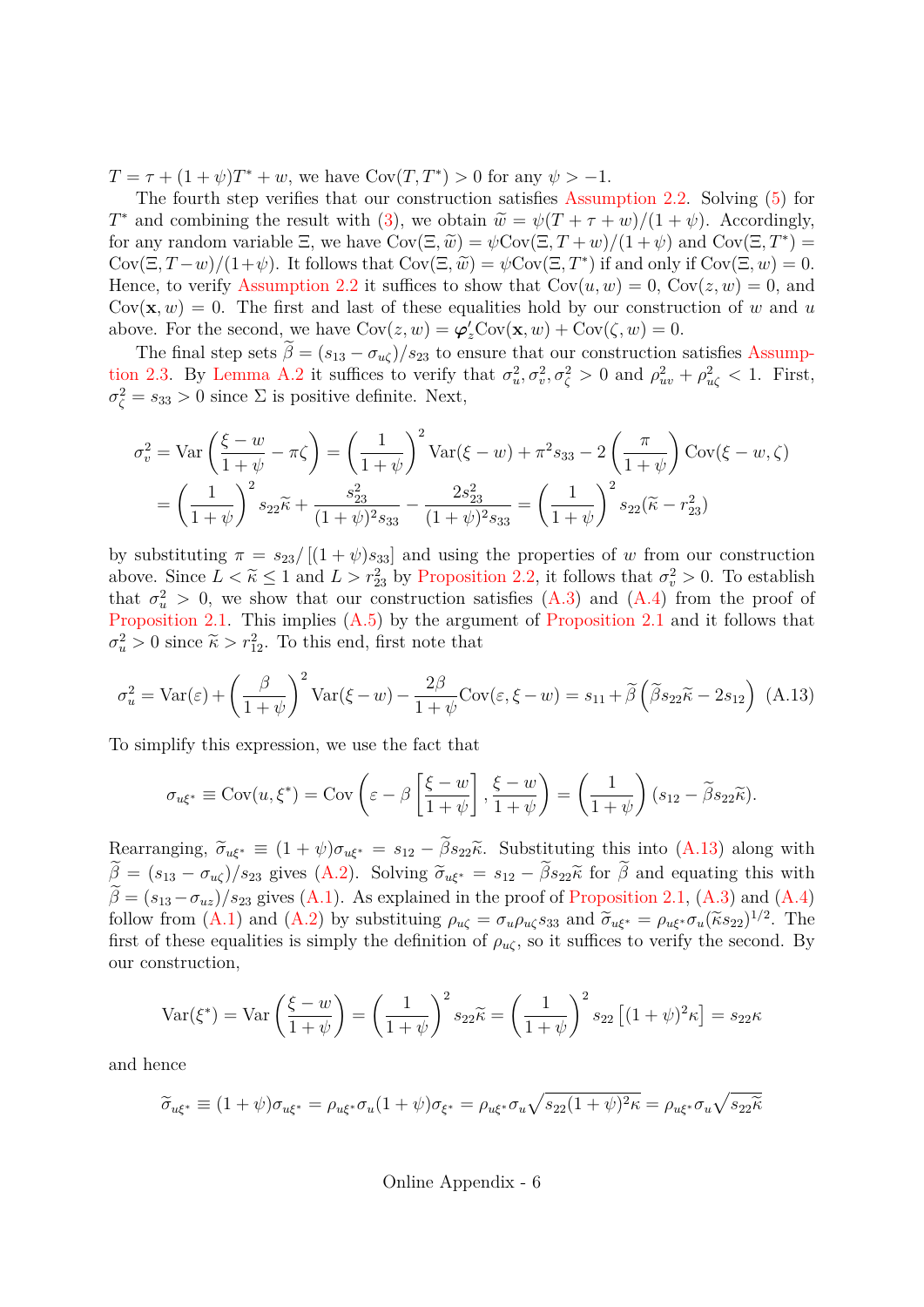as required. All that remains is to verify  $\rho_{uv}^2 + \rho_{uz}^2 < 1$ . To establish this, we show that our construction satisfies the expression for  $\rho_{uv}$  given Lemma A.1 (b). The required inequality then follows, given our choice of  $\rho_{\mu\zeta}$  to satisfy (25), because the steps in the proof of Proposition 2.2 are reversible. By our construction of u and v from above,

$$
\sigma_{uv} = \text{Cov}\left(\varepsilon - \beta \left[\frac{\xi - w}{1 + \psi}\right], \left[\frac{\xi - w}{1 + \psi} - \pi\zeta\right]\right) = \left(\frac{1}{1 + \psi}\right)s_{12} - \tilde{\beta}\left(\frac{1}{1 + \psi}\right)s_{22}\tilde{\kappa} - \pi s_{13} + \pi\tilde{\beta}s_{23}.
$$

Substituting our choices of  $\pi$  and  $\beta$  along with the expression for  $\tilde{\sigma}_{u\xi^*}$  used in our derivation of  $\sigma_u^2$ , this simplifies to

$$
\sigma_{uv} = \left(\frac{1}{1+\psi}\right) \left(\widetilde{\sigma}_{u\xi^*} - \frac{s_{23}}{s_{33}} \sigma_{u\zeta}\right).
$$

Substituting  $\sigma_{uv} = \rho_{uv}\sigma_u\sigma_v$ ,  $\tilde{\sigma}_{u\xi^*} = \rho_{u\xi^*}\sigma_u(s_{22}\tilde{\kappa})^{1/2}$ ,  $\sigma_{u\zeta} = \rho_{u\zeta}\rho_u\sqrt{s_{33}}$  and re-arranging gives

$$
\sigma_v \rho_{uv} = \left(\frac{1}{1+\psi}\right) \left[\rho_{u\xi^*} \left(s_{22} \tilde{\kappa}\right)^{1/2} - \frac{s_{23}}{\sqrt{s_{33}}}\rho_{u\zeta}\right].
$$

The desired result follows since  $\sigma_v = [s_{22}(\tilde{\kappa} - r_{23}^2)]^{1/2}/(1 + \psi)$  as shown above.  $\Box$ 

**Proof of Corollary 2.1.** This argument is a special case of the reasoning from the proof of Proposition B.1 with  $\mathcal{R} = (L, 1] \times [-1, 1]$ . We rely on one additional fact, namely that  $g(L) = -\text{sign}\left\{r_{12}r_{23} - Lr_{13}\right\}$  which follows from some simple algebra. First suppose that  $r_{12}r_{23} < Lr_{13}$ . In this case g is positive for all  $x_1 \in (L, 1]$ . If  $x_2^*$  is interior, then  $x_1^*$  is L or 1. But in this case  $g(L) = 1$  so the maximum must occur at  $(L, x_2^*)$ . Having found the maximum, we now require the minimum. The minimum could equal  $g(1)$ . Alternatively it could occur at a corner solution for  $x_2^*$ , in which case f simplifies to  $f(x_1, 1) = r_{23}/\sqrt{x_1}$  or  $f(x_1, -1) =$  $-r_{23}/\sqrt{x_1}$  depending on whether  $x_2$  equals 1 or -1. One of these two functions is negative. In contrast,  $g(1)$  is positive so it cannot be the minimum: by inspection the minimum occurs at  $-|r_{23}|/\sqrt{L}$ . Analogous reasoning holds in the case of  $r_{12}r_{23} > Lr_{13}$ . If  $r_{21}r_{23} = Lr_{13}$ , then  $f(x_1, x_2) = x_2 r_{23}/\sqrt{x_1}$  so we can again find the extrema by inspection.  $\Box$ 

**Proof of Corollary 2.2.** See the proof of Proposition B.2, of which Corollary 2.2 is a  $\Box$ special case.

**Proof of Lemma 3.1.** By the law of total probability,

$$
Cov(T^*, T) = (1 - \alpha_1)p^* - pp^* = \{(1 - \alpha_1) - [\alpha_0(1 - p^*) + (1 - \alpha_1)p^*]\}p^*
$$
  
=  $p^*(1 - p^*)(1 - \alpha_0 - \alpha_1) = Var(T^*)(1 - \alpha_0 - \alpha_1)$ 

and therefore

$$
\psi = \frac{\text{Cov}(T^*, \tilde{w})}{\text{Var}(T^*)} = \frac{\text{Cov}(T^*, T)}{\text{Var}(T^*)} - 1 = \frac{\text{Var}(T^*)(1 - \alpha_0 - \alpha_1)}{\text{Var}(T^*)} - 1 = -(\alpha_0 + \alpha_1)
$$

by the definition of  $\tilde{w}$  from (3), establishing part (i). For part (ii), first note that  $\tilde{w}$  can only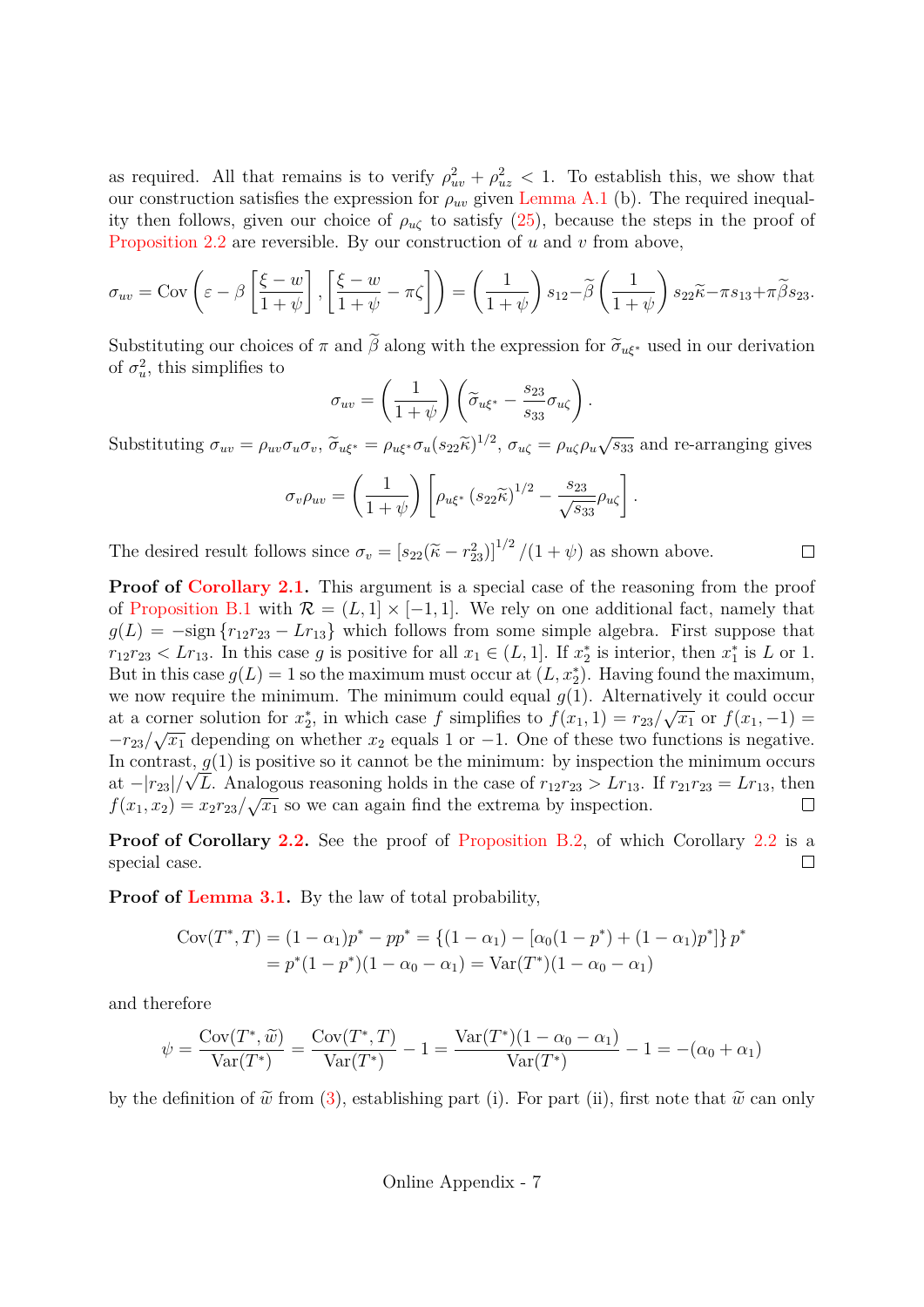take on the values  $\{-1, 0, 1\}$  yielding

$$
\mathbb{E}[\tilde{w}] = \mathbb{P}(\tilde{w} = 1) - \mathbb{P}(\tilde{w} = -1) = \mathbb{P}(T = 1, T^* = 0) - \mathbb{P}(T = 0, T^* = 1) \n= \alpha_0(1 - p^*) - \alpha_1 p^* = \alpha_0 - (\alpha_0 + \alpha_1)p^*
$$

from which we obtain

$$
\tau \equiv \mathbb{E}[\tilde{w}] - \psi \mathbb{E}[T^*] = [\alpha_0 - (\alpha_0 + \alpha_1)p^*] + (\alpha_0 + \alpha_1)p^* = \alpha_0.
$$

Finally,

$$
w \equiv \tilde{w} - \tau - \psi T^* = (T - T^*) - \alpha_0 + (\alpha_0 + \alpha_1) T^* = (T - \alpha_0) - (1 - \alpha_0 - \alpha_1) T^*
$$

 $\Box$ 

 $\Box$ 

establishing (iii).

**Proof of Lemma 3.2.** By the law of total probability,  $p = \alpha_0(1 - p^*) + (1 - \alpha_1)p^*$ . Rearranging this equality gives (i). For part (ii), first notice that  $\sigma_w^2 = \mathbb{E}(w^2)$  since w is mean zero by construction. Now, using Lemma 3.1 (iii) the probability mass function of  $w$  is

$$
\mathbb{P}(w = -\alpha_0) = \mathbb{P}(T = 0, T^* = 0) = (1 - \alpha_0)(1 - p^*)
$$
  

$$
\mathbb{P}(w = \alpha_1 - 1) = \mathbb{P}(T = 0, T^* = 1) = \alpha_1 p^*
$$
  

$$
\mathbb{P}(w = 1 - \alpha_0) = \mathbb{P}(T = 1, T^* = 0) = \alpha_0(1 - p^*)
$$
  

$$
\mathbb{P}(w = \alpha_1) = \mathbb{P}(T = 1, T^* = 1) = (1 - \alpha_1)p^*
$$

and accordingly we have

$$
\mathbb{E}(w^2) = \alpha_0^2 (1 - \alpha_0)(1 - p^*) + (1 - \alpha_1)^2 \alpha_1 p^* + (1 - \alpha_0)^2 \alpha_0 (1 - p^*) + \alpha_1^2 (1 - \alpha_1) p^*
$$
  
=  $p^* \alpha_1 (1 - \alpha_1) + (1 - p^*) \alpha_0 (1 - \alpha_0)$ 

after expanding and simplifying. Eliminating  $p^*$  using part (i) gives

$$
\sigma_w^2 = \frac{1}{1 - \alpha_0 - \alpha_1} \left[ (p - \alpha_0) \alpha_1 (1 - \alpha_1) + (1 - p - \alpha_1) \alpha_0 (1 - \alpha_0) \right]
$$

from which (ii) follows after straightforward but tedious algebra.

**Proof of Proposition 3.1.** To begin we show that  $p^*$  cannot equal zero or one. By Assumption 2.1 (iv),  $\xi^*$  must be identically zero if  $p^* \in \{0,1\}$ . But since  $\xi^* = \pi \zeta + v$  by Equation 14, this can only occur if  $|\text{Cor}(\zeta, v)| = 1$  which is ruled out by Assumption 2.3. Similarly, the positive definiteness of  $\Sigma$  implies that  $p \notin \{0, 1\}$ . Now, solving Lemma 3.2 (b) for  $\alpha_0$  and  $\alpha_1$  in turn, we obtain

$$
\alpha_0 = \frac{\sigma_w^2 - p\alpha_1}{1 - p - \alpha_1}, \quad \alpha_1 = \frac{\sigma_w^2 - (1 - p)\alpha_0}{p - \alpha_0}.
$$

where  $\sigma_w^2 = s_{22}(1 - \tilde{\kappa})$  by (20). By Lemma 3.2 (a) it follows that  $\alpha_0 < p$  and  $\alpha_1 < 1 - p$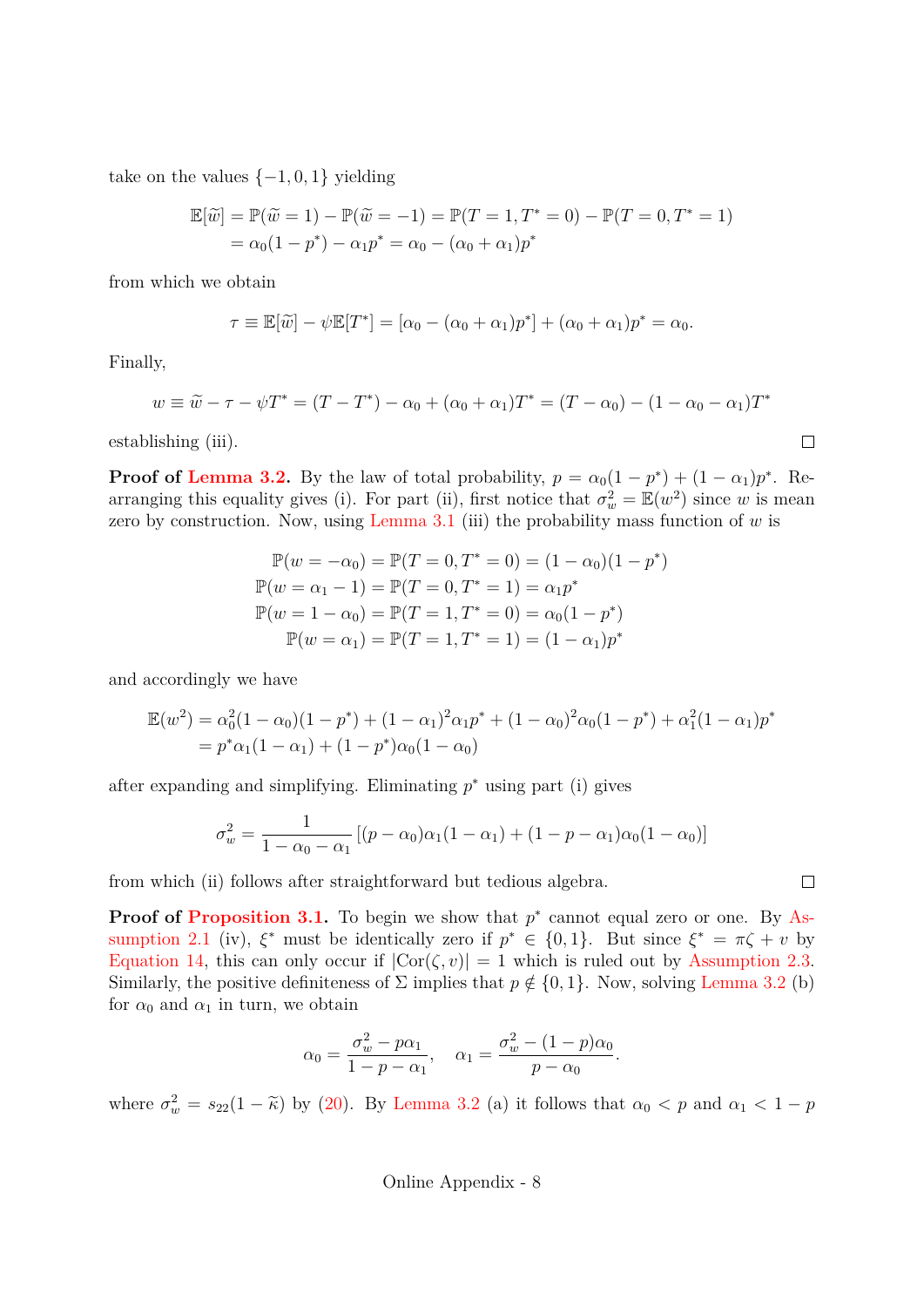since  $0 < p^* < 1$ , so neither denominator can be zero. Now, viewing  $\alpha_1$  as a function of  $\alpha_0$ ,

$$
\frac{\partial}{\partial \alpha_0} \alpha_1 = \frac{\sigma_w^2 - p(1-p)}{(p - \alpha_0)^2}, \quad \frac{\partial^2}{\partial \alpha_0^2} \alpha_1 = 2 \left[ \frac{\sigma_w^2 - p(1-p)}{(p - \alpha_0)^3} \right]
$$

so we see that the signs of the first and second derivatives are entirely determined by the sign of  $\sigma_w^2 - p(1-p)$ . Since  $T = \tau + (1+\psi)T^* + w$  where  $Cov(T^*, w) = 0$ , it follows that

$$
Var(T) = p(1 - p) = (1 + \psi)^2 Var(T^*) + Var(w) = (1 - \alpha_0 - \alpha_1)^2 p^*(1 - p^*) + \sigma_w^2
$$

Since  $p^* \notin \{0, 1\}$ , we have  $\sigma_w^2 - p(1 - p) < 0$ . Thus  $\alpha_1$  is a strictly decreasing and strictly concave function of  $\alpha_0$  on the interval  $\alpha_0 \in [0, p)$ . Evaluating this function at  $\alpha_0 = 0$  we obtain  $\alpha_1 = s_{22}(1-\tilde{\kappa})/p$ . Setting  $\alpha_1 = 0$  and solving for  $\alpha_0$ , we obtain  $\alpha_0 = s_{22}(1-\tilde{\kappa})/(1-p)$ . These are the  $\alpha_0$  and  $\alpha_1$  axis intercepts, respectively, in Figure 1. Note that both are non-negative since  $s_{22} \geq 0$  and  $\tilde{\kappa} \leq 1$ . Since  $s_{22}$  is the variance of the residual from a projection of T on **x**, we know that  $s_{22} \leq p(1-p)$ . And because  $0 \leq L \leq 1$ , it follows that  $s_{22}(1 - L)/(1 - p) \leq p$  and similarly that  $s_{22}(1 - L)/p \leq (1 - p)$ . Hence,

$$
0 \le \alpha_0 < s_{22}(1 - L)/(1 - p) < p, \quad 0 \le \alpha_1 < s_{22}(1 - L)/p < 1 - p.
$$

These two values cannot occur simultaneously, however. For any value of  $\sigma_w^2$  less than  $s_{22}(1 - L)$  the curve relating  $\alpha_0$  and  $\alpha_1$  necessarily lies below the function  $E(\alpha_0) = [s_{22}(1 - L)]$  $(L)-(1-p)]\alpha_0/(p-\alpha_0)$ , since

$$
\alpha_1 = \frac{\sigma_w^2 - (1 - p)\alpha_0}{p - \alpha_0} < \frac{s_{22}(1 - L) - (1 - p)\alpha_0}{p - \alpha_0}.
$$

The function  $E$  is the outer envelope given by the dashed black curve in Figure 1, which cannot actually be attained since  $\tilde{\kappa} > L$  by Proposition 2.2. Fixing  $\tilde{\kappa}$  determines a functional relationship between  $\alpha_0$  and  $\alpha_1$ . To find the corresponding bound for  $\psi$  we use the fact that  $\psi = -(\alpha_0 + \alpha_1)$  by Lemma 3.1 (i). Since  $\alpha_1$  is a strictly concave function of  $\alpha_0$ , the minimum value of  $\alpha_0 + \alpha_1$  is a corner solution: either  $s_{22}(1 - \tilde{\kappa})/p$  or  $s_{22}(1 - \tilde{\kappa})/(1 - p)$  depending on whether p is larger than  $1 - p$ . Again because the function is strictly concave, the maximum value of  $\alpha_0 + \alpha_1$  could be either interior or occur at the *opposite* corner. To solve for an interior maximum, we substitute the constraint  $\alpha_1 = [s_{22}(1 - \tilde{\kappa}) - (1 - p)\alpha_0]/(p - \alpha_0)$  into the objective function to yield

$$
(\alpha_0 + \alpha_1) = \alpha_0 + [s_{22}(1 - \tilde{\kappa}) - (1 - p)\alpha_0]/(p - \alpha_0)
$$

Differentiating the right hand side with respect to  $\alpha_0$  gives the first order condition

$$
(p - \alpha_0)^2 + s_{22}(1 - \widetilde{\kappa}) - p(1 - p) = 0.
$$

which is a quadratic in  $\alpha_0$  with roots  $\alpha_0 = p \pm \sqrt{p(1-p) - s_{22}(1-\tilde{\kappa})}$ . Since  $p(1-p) > \sigma_w^2$ both of these are real. However, the "+" root violates the constraint  $\alpha_0 < p$ , hence the unique solution is the "−" root. Substituting this into the constraint, we obtain the corresponding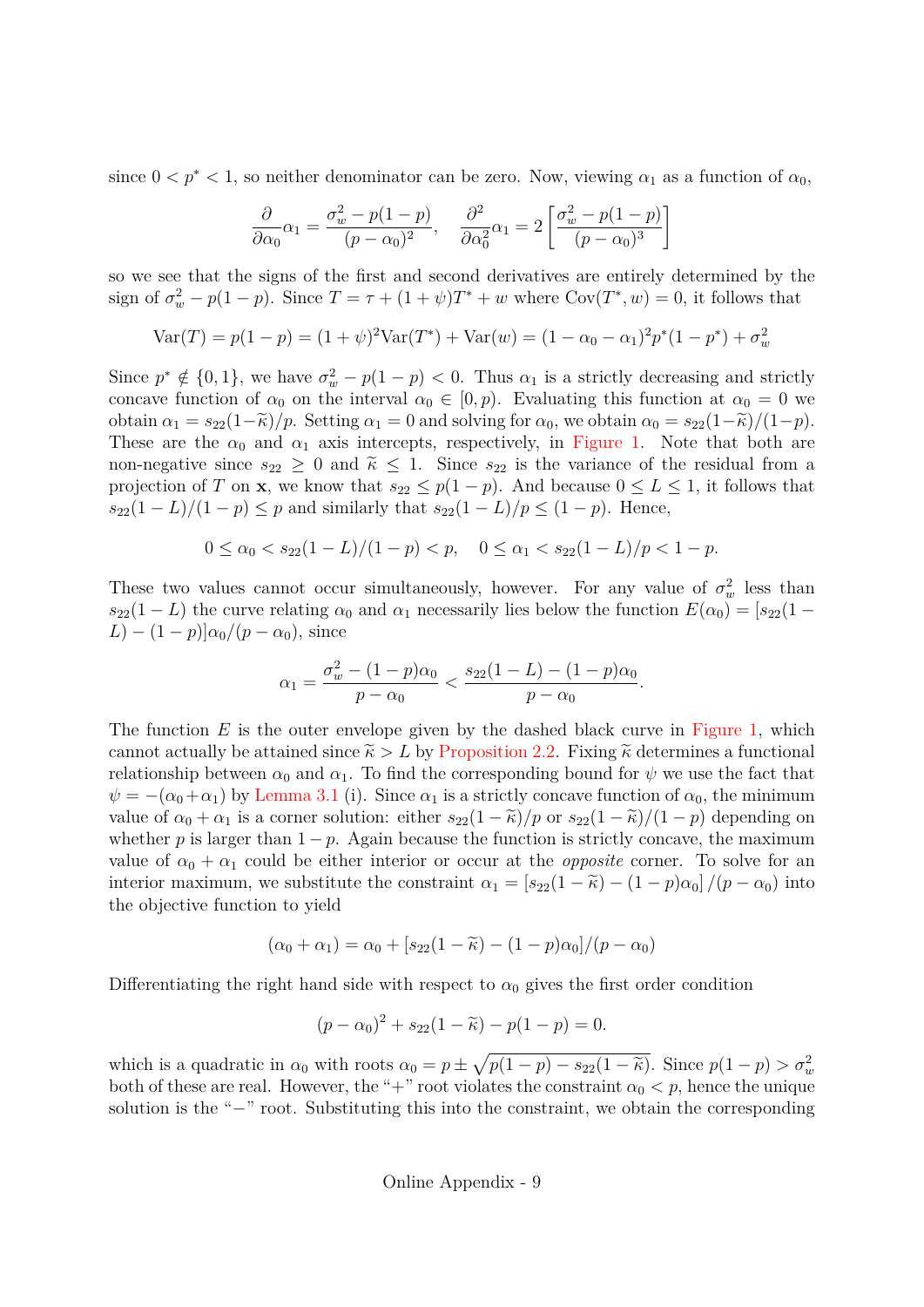solution for  $\alpha_1$ . Hence, an interior maximum of  $(\alpha_0 + \alpha_1)$  occurs at

$$
\alpha_0 = p - \sqrt{p(1-p) - s_{22}(1-\tilde{\kappa})}, \quad \alpha_1 = (1-p) - \sqrt{p(1-p) - s_{22}(1-\tilde{\kappa})}
$$

Note that  $\alpha_0 \geq 0$  iff  $s_{22}(1 - \widetilde{\kappa}) > p(1 - 2p)$ . Similarly,  $\alpha_1 \geq \text{iff } s_{22}(1 - \widetilde{\kappa}) > (1 - p)(2p - 1)$ . Hence, the maximum value of  $(\alpha_0 + \alpha_1)$  is interior iff  $s_{22}(1 - \tilde{\kappa}) > m(p)$ , in which case  $(\alpha_0 + \alpha_1) = 2\sqrt{p(1-p)s_{22}(1-\tilde{\kappa})} - 1$ .  $(\alpha_0 + \alpha_1) = 2\sqrt{p(1-p)s_{22}(1-\tilde{\kappa})} - 1.$ 

#### **B Additional Results**

This appendix contains proofs of two additional results that do not appear in our paper but are used in the associated R package ivdoctr: Proposition B.1 and Proposition B.2. These propositions provide bounds for  $\rho_{u\zeta}$  and  $\beta$  under interval restrictions on  $\tilde{\kappa}$  and  $\rho_{u\xi^*}$ .

**Proposition B.1.** *Suppose that*  $(\widetilde{\kappa}, \rho_{u\xi^*})$  *is known,* a priori*, to lie in a set* R *that takes the*  $form \mathcal{R} \equiv [\tilde{a}, \tilde{b}] \times [c^*, d^*] \subseteq (L, 1] \times [-1, 1]$ . Then, under the conditions of Theorem 2.1, *the sharp identified set for*  $\rho_{\mathfrak{u}\mathfrak{c}}$  *is the open interval* ( $\min_{S} f, \max_{S} f$ ) *where* 

$$
f(\widetilde{\kappa}, \rho_{u\xi^*}) \equiv \frac{r_{23}\rho_{u\xi^*}}{\widetilde{\kappa}^{1/2}} - (r_{12}r_{23} - r_{13}\widetilde{\kappa}) \left[ \frac{1 - \rho_{u\xi^*}^2}{\widetilde{\kappa}(\widetilde{\kappa} - r_{12}^2)} \right]^{1/2}
$$

*and* S *is a finite set defined by*  $S = S_1 \cup S_2 \cup \{ \{\tilde{a}, \tilde{b}\} \times \{c^*, d^* \} \}$  where  $S_1$  *is given by* 

$$
S_1 \equiv \mathcal{R} \cap \left\{ \left( \widetilde{a}, h(\widetilde{a}) \right), \left( \widetilde{b}, h(\widetilde{b}) \right) \right\}, \quad h(\widetilde{\kappa}) \equiv \frac{-r_{23} \left( \widetilde{\kappa} - r_{12}^2 \right)^{1/2}}{\left[ (r_{12}r_{23} - \widetilde{\kappa}r_{13})^2 + r_{23}^2 (\widetilde{\kappa} - r_{12}^2) \right]^{1/2}}
$$

*and* S<sup>2</sup> *is given by*

$$
S_2 \equiv \mathcal{R} \cap (\{\Xi(c^*) \times \{c^*\}\} \cup \{\Xi(d^*) \times \{d^*\}\})
$$

*where*  $E(c^*)$  *and*  $E(d^*)$  *denote the set of roots of* 

$$
(1 - \rho_{u\xi^*}^2) \left[ (2r_{12}r_{23} - r_{13}r_{12}^2)\tilde{\kappa} - r_{23}r_{12}^3 \right]^2 - \rho_{u\xi^*}^2 r_{23}(\tilde{\kappa} - r_{12})^3 = 0
$$

*with*  $\rho_{\mathbf{u}\xi^*}$  *held fixed at*  $c^*$  *and*  $d^*$ *, respectively.* 

**Proof of Proposition B.1.** To simplify the notation in this argument, we adopt the shorthand  $x_1 \equiv \tilde{\kappa}$  and  $x_2 \equiv \rho_{u\xi^*}$  and accordingly write  $f(x_1, x_2)$  in place of  $f(\tilde{\kappa}, \rho_{u\xi^*})$ . Similarly, we write  $[a, b]$  and  $[c, d]$  in place of  $[\tilde{a}, b]$  and  $[c^*, d^*]$ . Let  $(x_1^*, x_2^*)$  be an extremum of f and define  $\hat{x}_1 = r_{12}r_{23}/r_{13}$ . There are two possibilities: either  $x_2^*$  is interior or it lies on the boundary. We begin by showing that if  $x_2^*$  is interior,  $x_1^*$  must lie on the boundary.

If  $x_2^*$  is interior, then it must satisfy the first order condition

$$
\frac{\partial f(x_1, x_2)}{\partial x_2} = \frac{r_{23}}{\sqrt{x_1}} + \left[ \frac{(r_{12}r_{23} - r_{13}x_1)}{\sqrt{x_1(x_1 - r_{12}^2)}} \right] \left[ \frac{x_2}{\sqrt{1 - (x_2)^2}} \right] = 0.
$$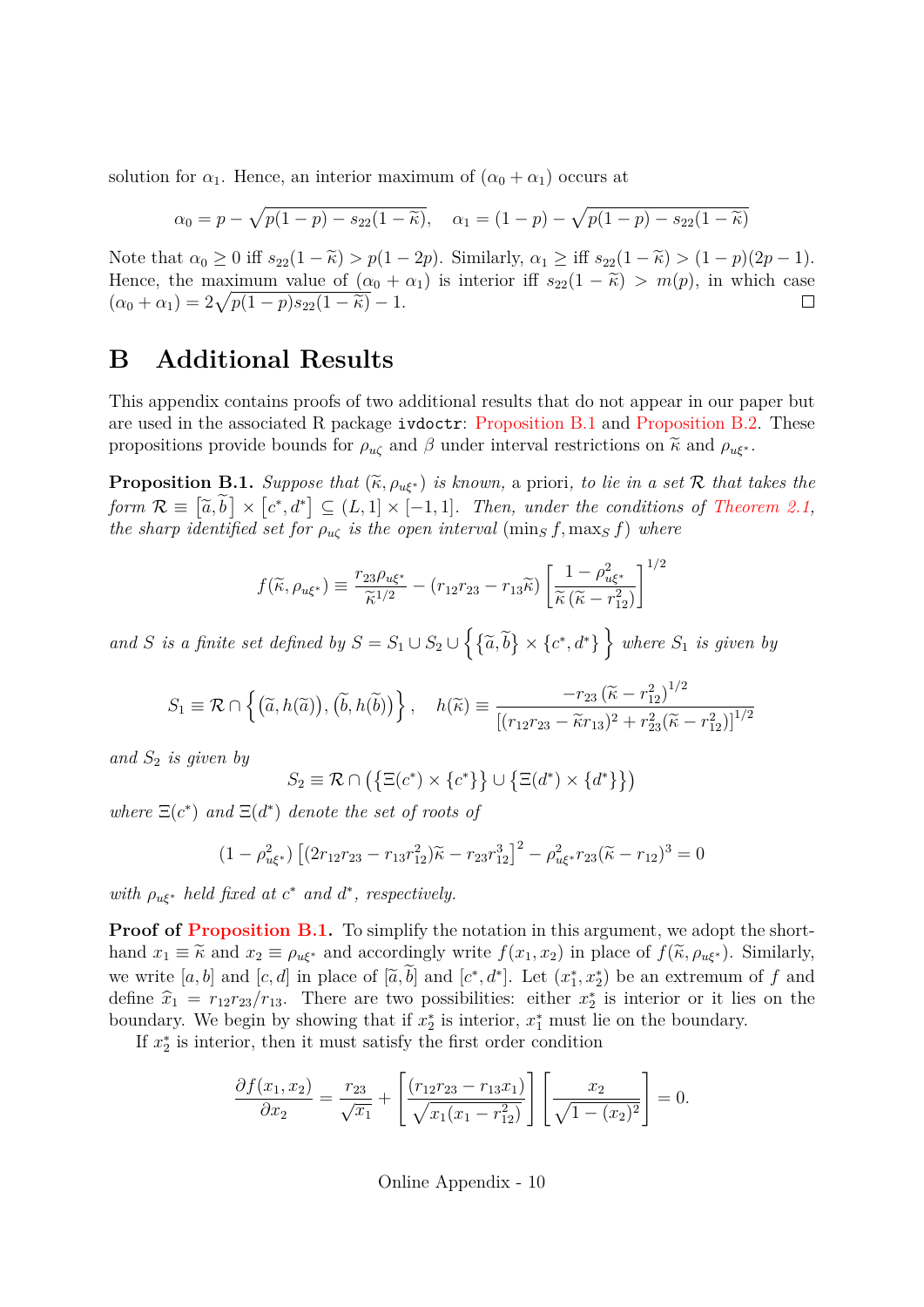We can assume  $x_1^* \neq \hat{x}_1$ , since  $x_1^* = \hat{x}_1$  implies  $f(x_1, x_2) = r_{23}x_2/\hat{x}_1^{1/2}$ , in which case  $x_2^*$  could not be interior. Solving the first-order condition, we obtain  $x_2^* = h(x_1^*)$  where

$$
h(x_1) = \frac{-r_{23} (x_1 - r_{12}^2)^{1/2}}{\left[ (r_{12}r_{23} - r_{13}r_{1})^2 + r_{23}^2 (x_1 - r_{12}^2) \right]^{1/2}},
$$

eliminating an extraneous solution by noting that  $x_2^*$  must have the same sign as the ratio  $-r_{23}/(r_{12}r_{23}-r_{13}r_1^*)$ . Concentrating  $x_2$  out of  $f$ , we have

$$
g(x_1) \equiv f(x_1, h(x_1)) = -\text{sign}\{r_{12}r_{23} - x_1r_{13}\}\sqrt{\frac{(r_{12}r_{23} - x_1r_{13})^2 + r_{23}(x_1 - r_{12}^2)}{x_1(x_1 - r_{12}^2)}}.
$$

Differentiating and simplifying gives

$$
g'(x_1) = -\frac{(L - r_{12}^2)(1 - r_{13}^2)}{2g(x_1)(x_1 - r_{12}^2)}
$$

There are three cases. If  $b < \hat{x}_1$ , then g' is strictly positive on [a, b] and hence g is monotonically increasing on this interval, implying that  $x_1^*$  must lie on the boundary. If instead  $\hat{x}_1 \leq a$ , then g' is strictly negative on [a, b] and hence g is monotonically deacreasing on this interval, likewise implying that  $x_1^*$  must lie on the boundary. The remaining case is  $a \leq \hat{x}_1 \leq b$ . Note that g is strictly increasing for  $x_1 \in [a, \hat{x}_1)$  and strictly decreasing for  $x_1 \in (\hat{x}_1, b]$ . In this case we obtain candidate minima at  $x_1 = a$  and  $x_1 = b$  but not candidate maxima. This completes our characterization of candidate extrema for interior  $x_2^*$ .

Now suppose that  $x_2^*$  occurs at a corner. One possibility is that  $x_1^*$  likewise occurs at a corner; the other is that  $x_1^*$  is interior. In the latter case, it must satisfy the first order condition

$$
\frac{\partial f(x_1, x_2)}{\partial x_1} = \frac{-r_{23}x_2}{2x_1^{2/3}} + \left\{ \frac{r_{13}}{\sqrt{x_1(x_1 - r_{12}^2)}} + \frac{(r_{12}r_{23} - x_1r_{13})(2x_1 - r_{12}^2)}{2[x_1(x_1 - r_{12}^2)]^{3/2}} \right\} \sqrt{1 - x_2^2}
$$

and hence the roots of the polynomial

$$
(1 - x_2^2)[(2r_{12}r_{23} - r_{13}r_{12}^2)x_1 - r_{23}r_{12}^3]^2 - x_2^2r_{23}^2(x_1 - r_{12}^2)^3 = 0
$$

holding  $x_2$  fixed at c and d are likewise candidate extrema. Finally, since f is a continuous function, any value of  $\rho_{\mu\zeta}$  within the resulting bounds can be attained.  $\Box$ 

**Proposition B.2.** *Suppose that*  $(\widetilde{\kappa}, \rho_{u\xi^*})$  *is known,* a priori*, to lie in a set* R *that takes the form*  $\mathcal{R} \equiv [\tilde{a},b] \times [c^*,d^*] \subseteq (L,1] \times [-1,1]$ *. Then, under the conditions of Theorem 2.1, the*  $sharp$  *identified set for*  $\beta$  *is given by* 

$$
\mathcal{B} = \begin{cases}\n(-\infty, \infty), & \text{if } [c^*, d^*] = [-1, 1] \\
\left[\frac{s_{13}}{s_{23}} - \max_Q g, \frac{s_{13}}{s_{23}} - \min_Q g\right], & \text{otherwise}\n\end{cases}
$$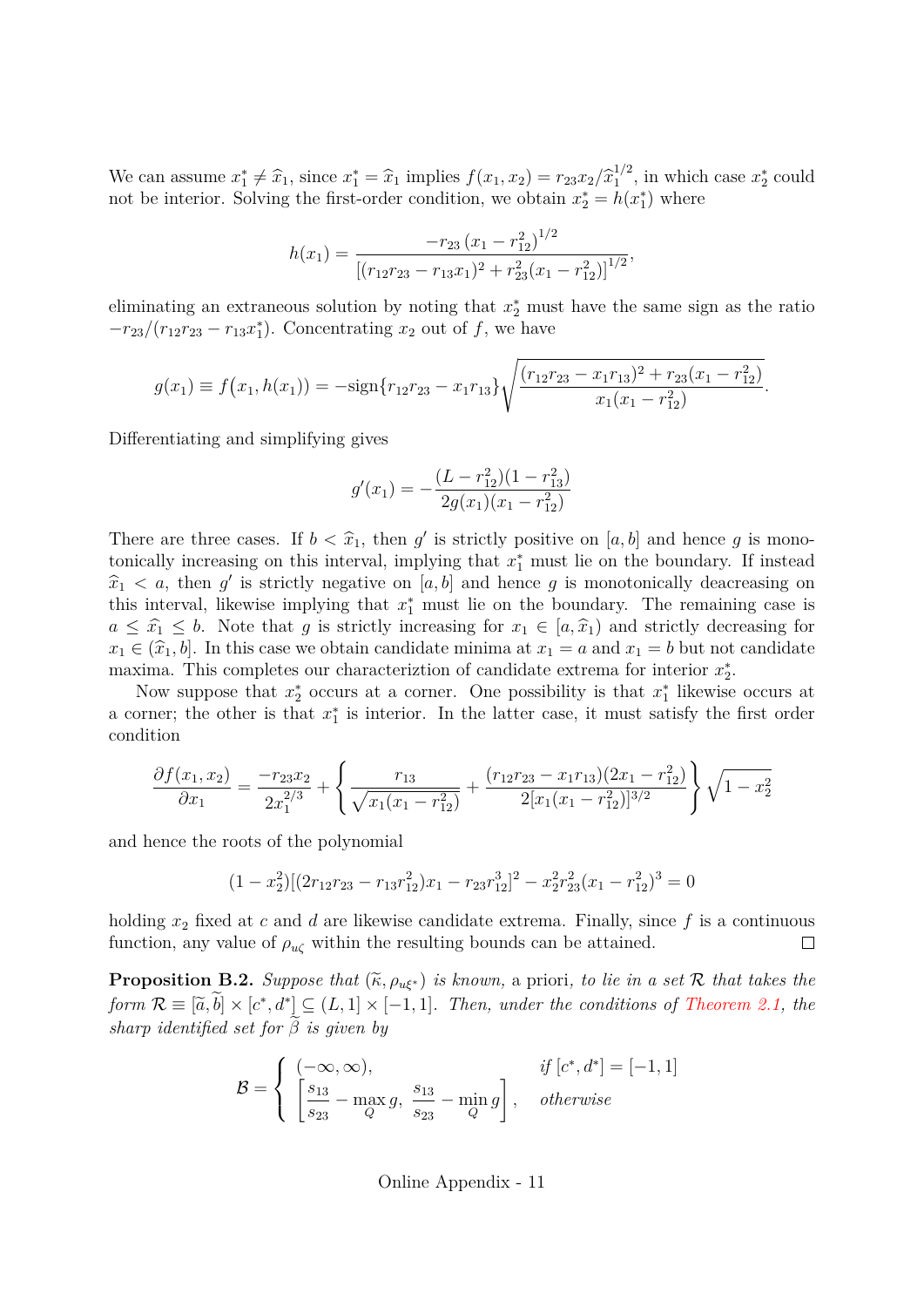*where*

$$
g(\widetilde{\kappa}, \rho_{u\xi^*}) \equiv \frac{\sqrt{s_{11}s_{33}}}{\widetilde{\kappa}s_{23}} \left[ r_{23} \sqrt{\widetilde{\kappa} - r_{12}^2} \left( \frac{\rho_{u\xi^*}}{\sqrt{1 - \rho_{u\xi^*}^2}} \right) - (r_{12}r_{23} - \widetilde{\kappa}r_{13}) \right]
$$

*and* Q *is a finite set defined by*  $Q = Q_1 \cup \{ \{\tilde{a}, \tilde{b}\} \times \{c^*, d^* \} \}$  where  $Q_1$  *is given by* 

$$
Q_1 \equiv \mathcal{R} \cap (\{\Psi(c^*) \times \{c^*\}\} \cup \{\Psi(d^*) \times \{d^*\}\})
$$

*with*

$$
\Psi(\rho_{u\xi^*}) = \left\{ 2r_{12}^2 \left( 1 - \sqrt{1 - \rho_{u\xi^*}^2} \right) / \rho_{u\xi^*}^2, 2r_{12}^2 \left( 1 + \sqrt{1 - \rho_{u\xi^*}^2} \right) / \rho_{u\xi^*}^2 \right\}.
$$

**Proof of Proposition B.2.** To simplify the notation in this argument, we adopt the shorthand  $x_1 \equiv \tilde{\kappa}$  and  $x_2 \equiv \rho_{u\xi^*}$  and accordingly write  $g(x_1, x_2)$  in place of  $g(\tilde{\kappa}, \rho_{u\xi^*})$ . Similarly, we write [a, b] and [c, d] in place of [ $\tilde{a}$ , b] and [c<sup>\*</sup>, d<sup>\*</sup>].

Begin by noticing that for any fixed  $x_1, g$  is a strictly monotonic function of  $x_2$ . This means that the extrema of g lie on the boundary for  $x_2$ . Suppose first that  $[c, d] = [-1, 1]$ . If  $r_{23} > 0$ , g is strictly increasing in  $x_2$  and for any  $x_1 \in (L, 1]$  we have  $\lim_{x_2 \to -1} = -\infty$  and  $\lim_{x_2 \to 1}$  = + $\infty$ . If  $r_{23}$  < 0, then g is strictly decreasing and the limits are reversed. Hence  $\beta$  =  $(-\infty, \infty)$ . Now suppose that  $[c, d]$  is a strict subset of  $(-1, 1)$ . In this case we characterize the optimal values of  $x_1$  at  $x_2 = c$  and  $x_2 = d$ . Since  $g(x_1, 0) = \sqrt{s_{11}} (r_{13} - r_{12}r_{23}/x_1)$ , the extrema of g as a function of  $x_1$  when  $x_2 = 0$  occur at a and b. If instead  $x_2 \neq 0$ , the extrema could still occur at a and b, or they could be interior. If interior, they must satisfy the first order condition

$$
x_1^2/4 - r_{12}^2 x_1/x_2^2 + r_{12}^4/x_2^2 = 0
$$

yielding the set of solutions

$$
\Psi(x_2) = \left\{ 2r_{12}^2 \left( 1 - \sqrt{1 - x_2^2} \right) / x_2^2, 2r_{12}^2 \left( 1 + \sqrt{1 - x_2^2} \right) / x_2^2 \right\}.
$$

Hence, it suffices to evaluate q at all elements of  $\mathcal{R} \cap (\{\Psi(c) \times \{c\}\} \cup \{\Psi(d) \times \{d\}\})$  and at the corners  $\{a, b\} \times \{c, d\}$ . Since g is a continuous function, any point within the bounds for  $\beta$  can be attained.  $\beta$  can be attained.

**Proposition B.3.** *Suppose that*  $(\tilde{\kappa}, \rho_{u\xi^*})$  *is known,* a priori*, to lie in*  $\mathcal{R} \equiv [\tilde{a}, \tilde{b}] \times [c^*, d^*] \subseteq$ (L, 1] × [−1, 1]*. Then, under the conditions of Proposition 3.1,*

$$
\min_{\left[\widetilde{\alpha},\widetilde{b}\right]} \underline{\beta}(\widetilde{\kappa}) \leq \beta \leq \max_{\left[\widetilde{\alpha},\widetilde{b}\right]} \overline{\beta}(\widetilde{\kappa})
$$

*where*  $\beta(\tilde{\kappa}) \equiv \min B(\tilde{\kappa}), \overline{\beta}(\tilde{\kappa}) \equiv \max B(\tilde{\kappa}),$ 

$$
B(\widetilde{\kappa}) = \left\{ (1 + \psi)(s_{13}/s_{23} - g) : \psi \in \left\{ \underline{\psi}(\widetilde{\kappa}), \overline{\psi}(\widetilde{\kappa}) \right\}, g \in \left\{ \underline{g}(\widetilde{\kappa}), \overline{g}(\widetilde{\kappa}) \right\} \right\}
$$

$$
\underline{g}(\widetilde{\kappa}) = \min \{ g(\widetilde{\kappa}, c^*), g(\widetilde{\kappa}, d^*) \}
$$

$$
\overline{g}(\widetilde{\kappa}) = \max \{ g(\widetilde{\kappa}, c^*), g(\widetilde{\kappa}, d^*) \}
$$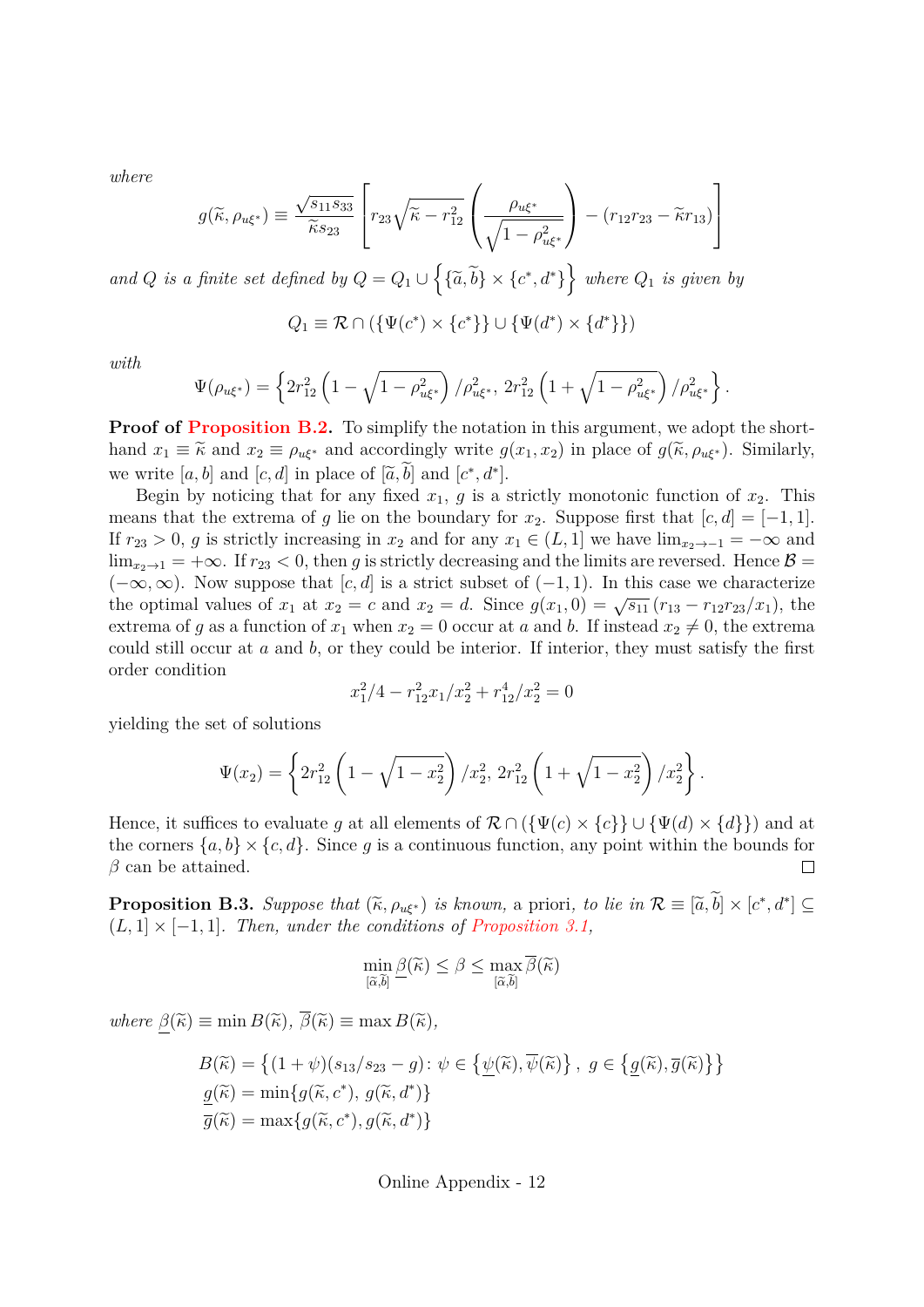*and* g *is as defined in Proposition B.2*

**Proof of Proposition B.3.** This follows from Proposition 3.1 along with the fact that g is monotonic in  $\rho_{u\xi^*}$  for fixed  $\tilde{\kappa}$  and  $\beta = (1 + \psi)[s_{13}/s_{23} - g(\tilde{\kappa}, \rho_{u\xi^*})].$  $\Box$ 

#### **C Uniform Draws on the Conditional Identified Set**

In this appendix we provide details of our method for making uniform draws on  $\Theta(\boldsymbol{\varphi}^{(j)})$ , and ingredient of our procedure for carrying out inference for  $\theta$  from subsection 4.2. We first describe the classical measurement error case and then explain what changes in the case of a binary T<sup>∗</sup>. In the classical measurement error case,  $\psi = 0$  so that  $\tilde{\kappa} = \kappa$ . Thus, equation (25) describes a manifold relating  $\rho_{u\zeta}, \rho_{u\xi^*}$  and  $\kappa$ . To draw uniformly on this manifold, subject to researcher beliefs, we proceed as follows. Let  $R$  denote a rectangular region encoding interval restrictions on  $\kappa$  and  $\rho_{\mathbf{u}\xi^*}$ . We first draw uniformly on  $\mathcal{R}$ , and then re-weight these draws based on the local surface area of the manifold at each draw  $(\rho_{u\xi^*}^{(\ell)}, \kappa^{(\ell)})$ . By local surface area we refer to

$$
M\left(\rho_{u\xi^*},\kappa\right) = \sqrt{1 + \left(\frac{\partial \rho_{u\xi}}{\partial \rho_{u\xi^*}}\right)^2 + \left(\frac{\partial \rho_{u\zeta}}{\partial \kappa}\right)^2}.\tag{C.1}
$$

The derivatives required to evaluate the function M are

$$
\frac{\partial \rho_{u\zeta}}{\partial \rho_{u\xi^*}} = \frac{\rho_{Tz}}{\sqrt{\kappa}} + \frac{\rho_{u\xi^*} (r_{12}r_{23} - \kappa r_{13})}{\sqrt{\kappa (\kappa - r_{12}^2) (1 - \rho_{u\xi^*}^2)}}
$$
\n
$$
\frac{\partial \rho_{u\zeta}}{\partial \kappa} = -\frac{\rho_{u\xi^*} r_{23}}{2\kappa^{3/2}} + \sqrt{\frac{1 - \rho_{u\xi^*}^2}{\kappa (\kappa - r_{12}^2)}} \left\{ r_{13} + \frac{1}{2} (r_{12}r_{23} - \kappa r_{13}) \left[ \frac{1}{\kappa} + \frac{1}{\kappa - r_{12}^2} \right] \right\}.
$$

To accomplish the re-weighting, we first evaluate  $M^{(\ell)} = M(\rho_{u\xi^*}^{(\ell)}, \kappa^{(\ell)})$  at each draw  $\ell$  that was accepted in the first step. We then calculate  $M_{max} = \max_{\ell=1,\dots,L} M^{(\ell)}$  and *resample* the draws  $(\rho_{u\zeta}^{(\ell)}, \rho_{u\zeta^*}^{(\ell)}, \kappa^{(\ell)})$  with probability  $p^{(\ell)} = M^{(\ell)}/M_{max}$ . Now suppose that  $T^*$  is binary, so that the measurement error is not classical. In this case we proceed in two steps. First, we generate draws on the manifold relating  $(\rho_{u\xi^*}, \rho_{u\zeta}, \tilde{\kappa})$  *exactly* as in the classical measurement error case, by simply replacing  $\kappa$  with  $\tilde{\kappa}$  in the preceding equations. Given a draw  $(\rho_{u\zeta}^{(\ell)}, \rho_{u\zeta}^{(\ell)}, \tilde{\kappa}^{(\ell)})$  we then generate the corresponding  $\psi^{(\ell)}$  by drawing uniformly on the interval  $\left[\psi(\tilde{\kappa}^{(\ell)}), \overline{\psi}(\tilde{\kappa}^{(\ell)})\right]$  defined in Proposition 3.1.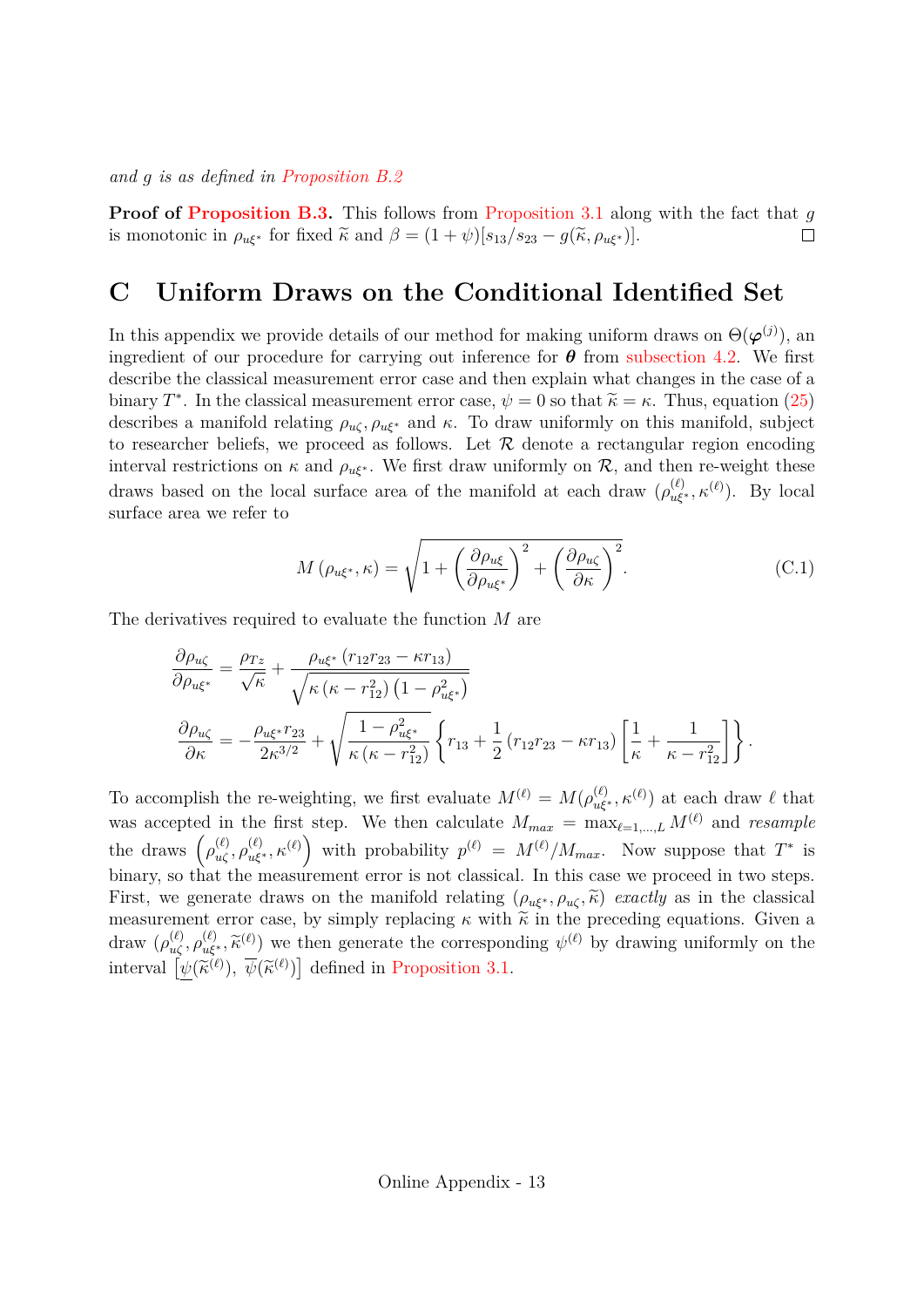#### **D Bayesian versus Frequentist Inference**

Under certain assumptions our inferences for the identified set from subsection 4.1 can be given a Frequentist repeated-sampling interpretation in the limit under the posterior for  $\Sigma$  described in subsection 4.4. We now give a brief overview of how this can be achieved, appealing to results from Kline and Tamer (2016). Alternatively, one could follow the closely related approach of Kitagawa (2012).

Let  $\varphi_0$  denote the "true" value of the reduced form parameter vector, i.e. the solution to the population maximum likelihood criterion function. In our example, this corresponds to the true reduced form covariance matrix  $\Sigma$ . Under weak regularity conditions on the true data generating process for  $(y, T, \mathbf{x}, z)$ , our inverse-Wishart posterior is consistent for  $\varphi_0$  by Doob's Theorem.<sup>21</sup> Now let  $\hat{\varphi}_n$  denote the maximum likelihood estimator based on a sample of n observations. In our example this corresponds to the sample covariance matrix  $S/(n-k)$  of the regression residuals  $Y - X\widehat{B}$ . Because our prior is continuous with full support and our posterior is consistent for  $\varphi_0$ , Hartigan (1983) Theorem 11.2 establishes that  $\sqrt{n}(\varphi - \hat{\varphi}_n)$  is asymptotically normal under weak regularity conditions on the true data generating process. Crucially, this holds *regardless* of whether the likelihood is correctly specified: the required regularity conditions are effectively identical to those used to establish the asymptotic normality of the Frequentist quasi-maximum likelihood estimator. Hence, under mild conditions both the Bayesian posterior and Frequentist maximum likelihood estimator are asymptotically normal. Now, let J denote the information matrix, and let H denote the expected Hessian. When the information matrix equality  $H = -J$  holds, the Bayesian posterior and Frequentist large-sample distributions agree: both have variance matrix  $J^{-1}$ . In this case, we appeal to Theorem 5 of Kline and Tamer (2016) to show that a  $(1 - \delta)$  credible set for  $\Theta$  is also an exact pointwise  $(1 - \delta)$  Frequentist confidence set.<sup>22</sup>

If the normal likelihood for the reduced form errors is correctly specified, then the information matrix equality holds. Correct specification, however, is not a necessary condition. Let  $\widehat{s}_{ij}$  and  $\widehat{s}_{lm}$  be the maximum likelihood estimators of two arbitrary elements  $s_{ij}$  and  $s_{jm}$  of the reduced form covariance matrix  $\Sigma$ . The necessary and sufficient condition for Bayesian posterior and Frequentist inference for  $\varphi$  to agree in our example is that the asymptotic covariance between  $\hat{s}_{ij}$  and  $\hat{s}_{lm}$  equals  $(s_{ij}s_{jm} + s_{im}s_{jl})$ . When this condition fails, the equivalence between credible sets and confidence intervals described in the preceding paragraph no longer holds. A solution to this problem is to avoid explicitly specifying a prior and likelihood and instead sample  $\varphi^{(j)}$  from a multivariate normal distribution constructed to exactly match the Frequentist asymptotic distribution. This idea corresponds to the "pragmatic Bayesian" approach described by Sims (2010) and the "artificial 'sandwich' posterior" of Müller (2013). While we are in general supportive of this idea, we do not adopt it here for two reasons. First, implementing it in our examples would require us to rely on estimated fourth-order moments of the distribution of  $(\varepsilon, \xi, \zeta)$ , which are likely to be unreliable in practice. Second, our partial identification bounds rely crucially on the positive definiteness

<sup>&</sup>lt;sup>21</sup>See Hartigan (1983) 4.4 for regularity conditions sufficient for Doob's Theorem.

 $22$ Formally, one must first verify an asymptotic independence property given in Assumption 5 of Kline and Tamer (2016). The examples considered in the present paper, however, fall under the case discussed in Remark 5 and Lemma 1 from Kline and Tamer (2016), so that one only requires the validity of both the usual Frequentist delta-method, and its Bayesian analogue.